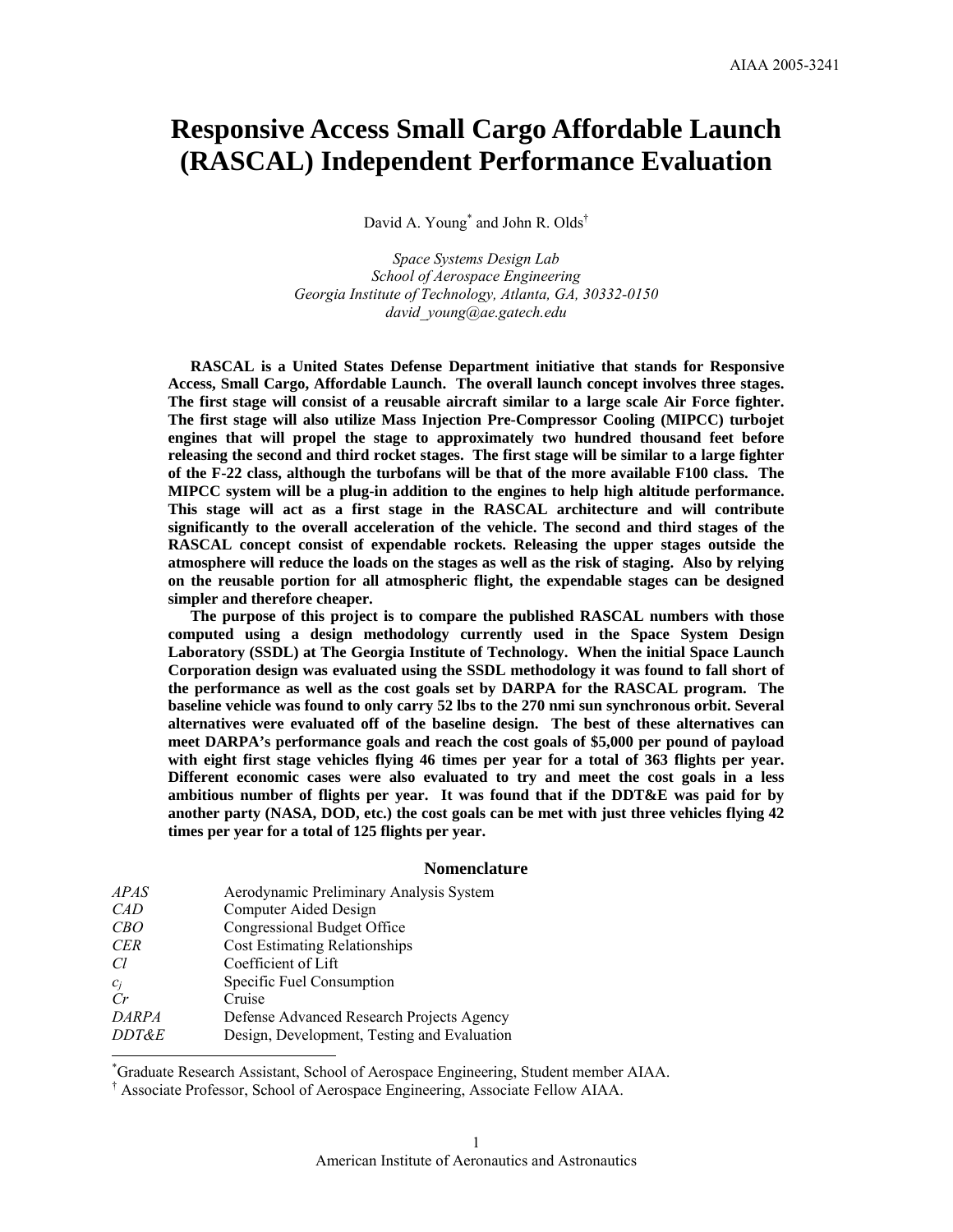| DOD           | Department of Defense                           |
|---------------|-------------------------------------------------|
| DSM           | Design Structure Matrix                         |
| Ff            | <b>Fuel Fraction</b>                            |
| <i>GTOW</i>   | Gross Takeoff Weight                            |
| <i>ICBM</i>   | <b>Intercontinental Ballistic Missile</b>       |
| $H_2O_2$      | Hydrogen Peroxide                               |
| HABP          | Hypersonic Arbitrary Body Program               |
| <b>HTPB</b>   | Hydroxyl Terminated Polybutadiene               |
| $I_{sp}$      | Specific Impulse                                |
| L/D           | Lift to Drag Ratio                              |
| LOX           | Liquid Oxygen                                   |
| Ltr           | Loiter                                          |
| M             | Mach                                            |
| <b>MER</b>    | Mass Estimating Relationships                   |
| MiniVer       | Mini-Version                                    |
| <b>MIPCC</b>  | Mass Injection Pre-Compressor Cooling           |
| <b>MMC</b>    | Metal Matrix Composite                          |
| <b>MTBF</b>   | Mean Time Between Failures                      |
| <i>NAFCOM</i> | NASA-Air Force Cost Model                       |
| <b>NASA</b>   | National Aeronautics and Space Administration   |
| O/F           | Oxidizer Fuel Ratio                             |
| <i>POST</i>   | Program to Optimize Simulated Trajectories      |
| Pro E         | Pro Engineer                                    |
| Q             | <b>Dynamic Pressure</b>                         |
| R             | Range                                           |
| RASCAL        | Responsive Access Small Cargo Affordable Launch |
| SLS           | Sea Level Static                                |
| SSDL          | Space System Design Laboratory                  |
| TAT           | Turn Around Time                                |
| TBEAT         | Turbine Based Engine Analysis Tool              |
| TFU           | <b>Theoretical First Unit</b>                   |
| <b>TPS</b>    | <b>Thermal Protection System</b>                |
| T/W           | Thrust to Weight Ratio                          |
| $\varDelta V$ | Ideal Change in Velocity                        |

# **I. Introduction**

ue to the uncertainty in today's world and the reliance of the US military on space based assets there is a need Due to the uncertainty in today's world and the reliance of the US military on space based assets there is a need for assured and timely access to space. One way to accomplish this assured access to space is to use a combination of reusable and expendable vehicles. This combination will involve the use of a completely reusable first stage that is very similar to today's fighter aircraft. The second and third stages will comprise of a low cost expendable rockets for exo-atmospheric flight. The goal of this project is to get 250 lbs to any inclination with a high flight rate and a low cost of less than \$5,000 per pound of payload or \$750,000 per flight.

RASCAL is a Defense Department initiative that stands for Responsive Access, Small Cargo, Affordable Launch. The first stage will consist of a reusable aircraft similar to a large scale Air Force fighter. The first stage will also utilize Mass Injection Pre-Compressor Cooling (MIPCC) turbojet engines that will propel the stage to approximately two hundred thousand feet before releasing the second and third rocket stages. The first stage will be similar to a large fighter of the F-22 class, although the turbofans will be that of the more available F100 class. The MIPCC system will be a plug-in addition to the engines to help high altitude performance. This stage will be not only a "Launch Platform", but more of a first stage in that it will contribute



**Figure 1. RASCAL Concept.**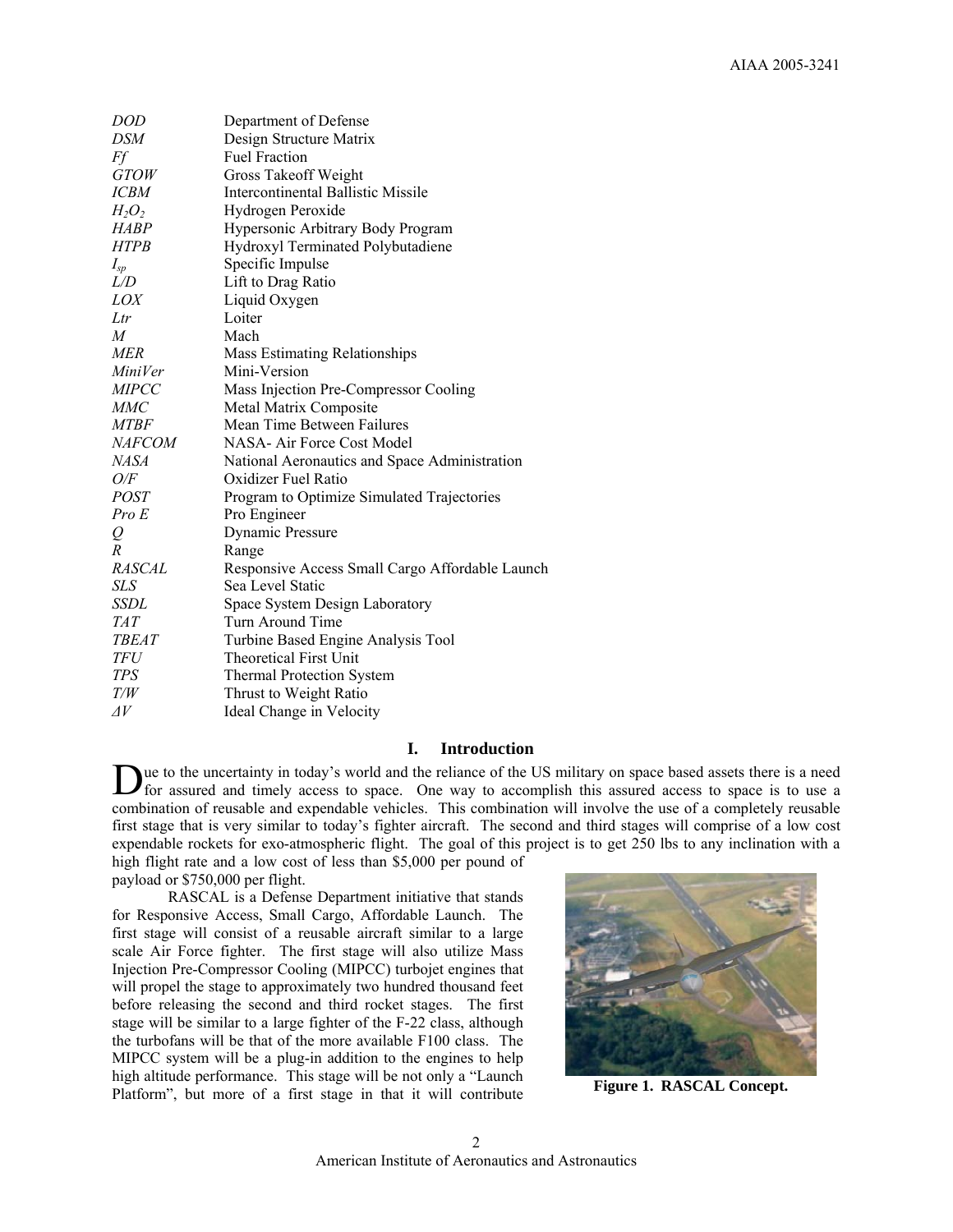significantly to the overall acceleration of the vehicle

The second and third stages will consist of simple expendable rockets. Releasing the upper stages outside the atmosphere will reduce the loads on the stages as well as the risk of staging. Also by relying on the reusable portion for all atmospheric flight, the expendable stages can be designed simpler and therefore cheaper.

# **II. Initial RASCAL Design**

The initial RASCAL program was initiated by DARPA in March of 2002. Phase I of RASCAL was a ninemonth study contracted six teams to evaluate the feasibility of launching small payloads at a significant cost reduction over current launch systems. After the initial nine-month study phase II was initiated. This phase was awarded to the Space Launch Corporation in January of 2003  $[$ <sup>1</sup>]. This eighteen-month phase is intended to advance the RASCAL design and allow for risk reduction testing [1]. The final phase will be initiated in July of 2004 for construction, testing and demonstration of the RASCAL design for an initial operating capability of 2006.

 The initial RASCAL design consists of a combination of reusable and expendable vehicles. The first stage is a "fighter like" design implementing MIPCC (Mass Injecting and PreCooling Compressors) engines for exoatmospheric flight. This segment will allow for the faster TATs than conventional launch vehicles and the low operating costs necessary to reach the RASCAL goals. The upper stages will consist of mass produced low cost expendables. In the initial design this consists of two stages. A low cost, high performance hybrid engine will propel the upper stage when released from the first stage. This stage will then propel the vehicle until a third solid stage ignites to take 250 lb payload into orbit. These stages will be mass produced in large quantities to take advantage of learning curves to reduce the cost per vehicle. A summary of the RASCAL baseline system is shown as Figure 2..

This figure depicts some of the Space Launch Corporations specifications for the RASCAL design. This design utilizes an 89 ft long, 90,000 lb first stage and a 42 ft long, 16,000 lb upper stage.

The first stage of this RASCAL design is slightly larger and heavier than a typical USAF fighter. This first stage is powered by four F-100 turbofans. These are the same turbofans that power both the F-15 and the F-16 currently in the USAF inventory. This reliance on proven technology should drive down the initial DDT&E costs for the RASCAL design. Unlike other next generation launch vehicles the RASCAL design does carry a pilot. The pilot restricts the performance of the first stage by forcing the aircraft to maneuver with less than six g's of acceleration. The



**Figure 2. Launch Component Breakdown.** 

pilot does help keep the DDT&E costs of the initial design low since there is no need for a complicated automatic flight system. Also the USAF is a major proponent of the RASCAL design and prefers to have a manned fighter aircraft as opposed to unmanned air vehicles.

The RASCAL program requires the flight profile of the first stage aircraft to have a circular range of 250 nautical miles with a loiter capability of one half and hour. The flight profile involves a high speed acceleration and vertical rise segment which the RASCAL designers refer to as the "zoom maneuver". This maneuver is accomplished by throttling up the MIPCC F-100s to full throttle and accelerating a high flight path angle to the operating limits of the MIPCC engines. The first stage engines shut down when this operating limit is reached and the entire vehicle coasts on momentum to over 200,000 ft. At 200,000 ft the first stage and second stage separate. This high altitude of separation allows the second stage to be released without high aerodynamic forces experiences at lower separation altitudes. This low dynamic pressure of separation allows the upper stages to operate without any added structure for aerodynamic fairings. This removal of structure increases the mass fraction of these upper stages and therefore the performance. The first stage then releases the upper stages which continue on to orbit. The first stage reenters the atmosphere unpowered along the glide slope determined by the trajectory. Once the dynamic pressure is within acceptable levels the MIPCC engines restart and the first stage returns to the airport as an aircraft. The zoom maneuver covers a downrange distance of over 180 nautical miles. This requires the first stage to fly a worst case of 430 nautical miles to the landing strip.

The flight profile is very similar to that which is flown by a typical aircraft. The launch vehicle segment of the flight profile is depicted in Figure 3. The first stage attains only 12% of the altitude obtained in the overall mission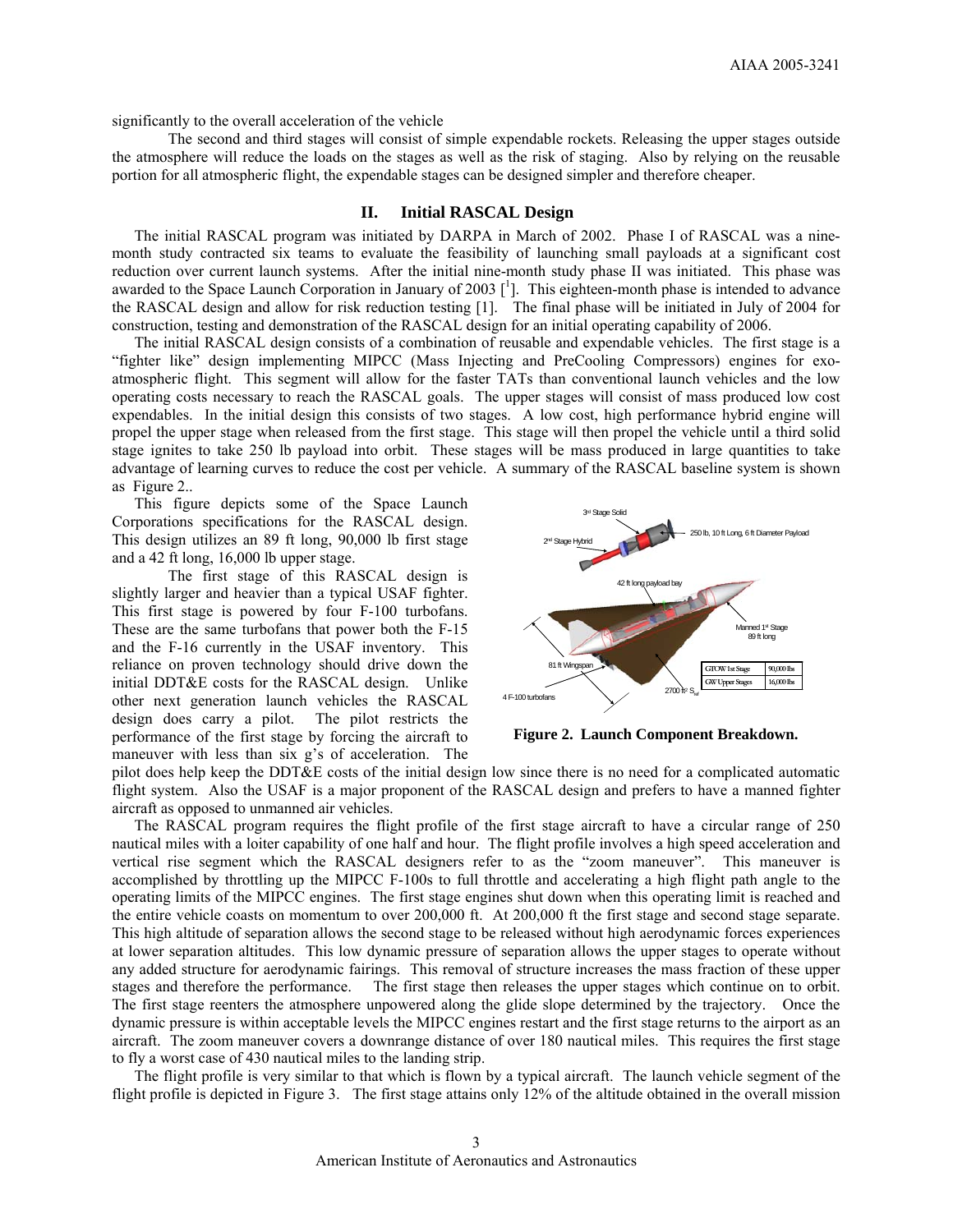(215,000 ft of the 1.6 million feet necessary to obtain a 270 nmi orbit). As Figure 4 shows the release of the upper stages occurs from the top of the first stage at approximately 220,000 ft with a flight path angle of 20 degrees with less than 10% of the velocity necessary to propel the payload into orbit. The remaining 90% of ∆V is provided by the upper stages. The main benefit of the first stage is not the ∆V provided but the release of the upper stages outside the atmosphere. This reduction in drag dramatically decreases the overall size of the upper stages. The hybrid propellant of the second stage was chosen over solid propellant for a number of reasons. First, the hybrid engines offer a higher performance than solids due to the higher  $I_{\rm{sp}}$  that hybrids provide. A second reason hybrids were chosen over solids was that hybrids have the ability to shutdown if an anomaly in the firing of the engine is detected. This shutdown ability is not available in solid motors which could pose a danger to the manned first stage if a catastrophic failure were to occur soon after separation. The final stage was chosen to be solid for packaging as well as the cost considerations. These stages insert the payload directly into a 270 nautical mile circular orbit at a sun synchronous inclination of 98 degrees.



**Figure 3. Launch Component Breakdown.** 

The RASCAL design is intended to launch a 250 lb payload into a 270 nautical mile circular orbit at a sun synchronous inclination of 98 degrees. The design goal is to also launch 400 lbs of payload into a 270 nautical mile, 28.5 degree inclination low earth orbit. Both of these mission profiles will be simulated with the RASCAL design being set for the more constraining mission. The secondary mission (the one which is not the driving constraint) will then be flown with the same design with the resulting payload exceeding the RASCAL design requirements.

## **III. Design Methodology:**

 The purpose of this project is to compare the published RASCAL numbers with those computed using a design methodology currently used in the Space System Design Laboratory at The Georgia Institute of Technology. To accomplish the RASCAL baseline design was analyzed in the following design structure matrix (DSM) (Figure 5). The DSM is a method of graphically interpreting the way that different contributing analyses (design disciplines) interact to create a design. This DSM is very similar to most launch vehicle designs. There is a strong iteration loop between the propulsion design, trajectory, and weights and sizing. This iteration loop does the major convergence of the vehicle. A smaller feedback occurs between aeroheating and weights and sizing (TPS weight). This is a smaller feedback since there are not radical departures in TPS design between similar trajectories. There is no feedback to the aerodynamics from the trajectory contributing analysis as one would expect. This is because the aerodynamic coefficients are non-dimensional and scale with the vehicle.

This design methodology is used for the RASCAL design. Due to the complexity of the design some contributing analyses are broken down into the two main constituents of the design (the first stage and the upper stage) to get converged solutions. These converged solutions are then recombined and reconverged in the contributing analysis before continuing through the DSM.

This method of simplifying the problem was mainly used in the trajectory contributing analysis. It was too difficult of a problem to run the entire trajectory from an initial guess so the first and upper stages were run independently matched at the separation point. Once this is achieved the two solutions are combined into one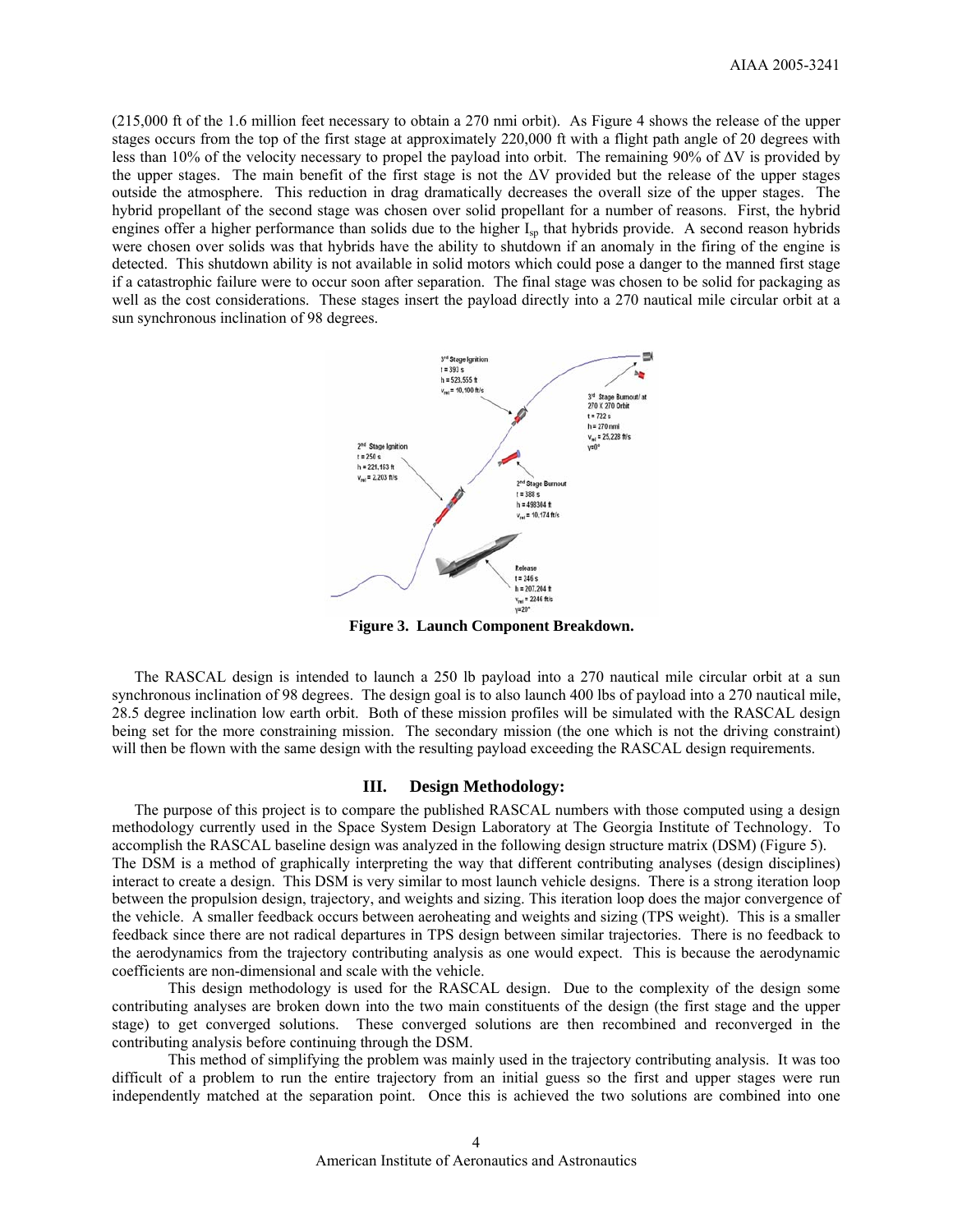trajectory analysis with the solutions to the separate problems given as initial guesses to the combined problem. These "better guesses" allow the entire vehicle to be optimized and then closed in the main iteration loop.



#### **Table 1. RASCAL Design Tools.**

**Figure 4. DSM for RASCAL Design.** 

 As the DSM predicts many different design disciplines are combined to create the converged design. Each design discipline was executed to verify both the feasibility and viability of the RASCAL design. Each discipline will be presented with the tool used and results obtained from the analysis.

#### **A. Aerodynamics:**

 The aerodynamic analysis for the RASCAL design was conducted using the Aerodynamic Preliminary Analysis System (APAS) computer code. APAS is a conceptual design aerodynamics tool used to obtain the lift, drag, and moment coefficients for a conceptual design. The APAS code is used to define the geometry of the conceptual design and then the analysis is conducted in one of two analysis codes. The geometry of the first stage, the total upper stage, as well as the third stage were all modeled in APAS. It should be noted that the second and third stages will be operating close to the APAS threshold of 350,000 ft and therefore the aerodynamic coefficients will be much less significant than that of the first stage.

Once the geometry is defined it must be analyzed to produce the aerodynamic coefficients necessary for the trajectory simulation. To analyze the aerodynamics historical data was used for the subsonic and transonic analysis Hypersonic Arbitrary Body Program (HABP) for was used for the hypersonic analysis. The historical data for subsonic and transonic analyses was obtained from F-14 design data  $[^2]$ . This data contains the lift and drag coefficients as a function of Mach number and angle of attack. These coefficients were taken at a wing sweep of 55 degrees (that of the RASCAL design). The aerodynamic forces are then scaled by the coefficients and the RASCAL wing area of 2700  $ft^2$ . This data was then combined with the HABP hypersonic analysis to create a complete the aerodynamic data for both the first stage and the upper stages of the RASCAL design.

## **B. Propulsion Design:**

 The design of the propulsion system for RASCAL involves four parts. The first part is the design of the turbofan engines. This will be conducted using historical data  $\left[ \begin{array}{c} 3 \end{array} \right]$  as well as an airbreathing turbojet design tool, TBEAT  $\left[ \begin{array}{c} 4 \end{array} \right]$ . The second part of the propulsion design involves the performance of the MIPCC engines. This will be evaluated via an AIAA paper written by Preston Carter and Vladimir Balepin [5]. The MIPCC design will then be combined with the TBEAT analysis to evaluate the performance of the first stage engines. The third part of the propulsion design will be the second stage hybrid design. This part will be design using historical data [<sup>6</sup>]. The final part of the propulsion design will be the design of the third stage solid propellant engine. This will again be designed from historical data [6]. The propulsion elements will then be combined to be used in the trajectory analysis.

#### *1. Turbofan Design:*

 The turbofans used in the RASCAL design are the Pratt and Whitney F-100s. As noted earlier these engines are the same as those used on the F-15 and F-16 fighters. In fact these engines were not chosen because of their performance. In fact the Pratt and Whitney F-119, which powers the F-22, provides over 20% more thrust. The F-100 was chosen due to the availability, and therefore low cost, of the engines. The characteristics of the F-100 are provided in Table 2.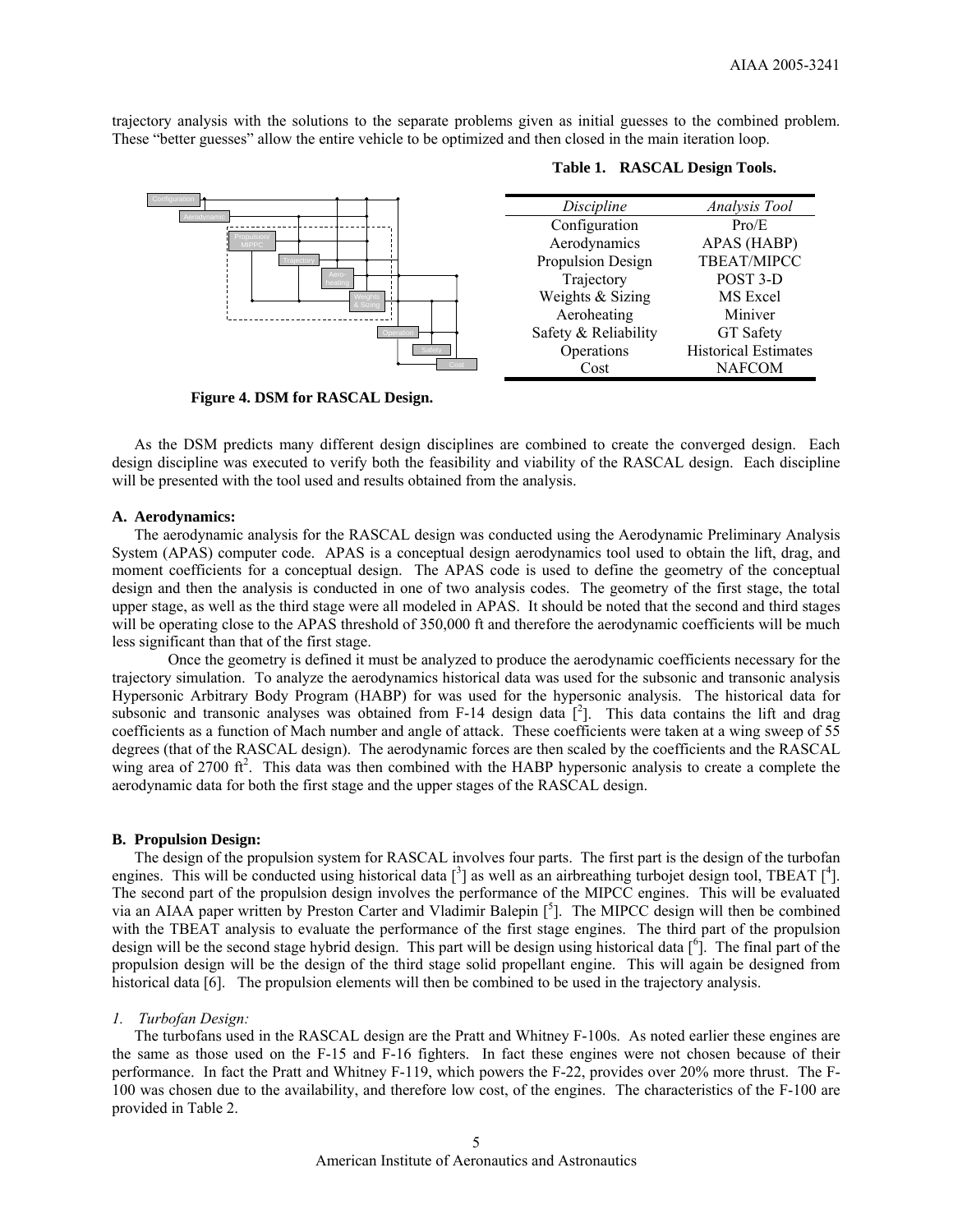| <b>Thrust</b>         | 29,000 lbs |
|-----------------------|------------|
| Weight                | 3,740 lbs  |
| T/W Ratio             | 7.754      |
| Length                | 191 in     |
| <b>Inlet Diameter</b> | 34.8 in    |
| Max Diameter          | 46.5 in    |
| <b>Bypass Ratio</b>   | 0.36       |
| <b>Pressure Ratio</b> | 32         |

**Table 2: F-100 Engine Characteristics [3].** 

The F-100 is a low bypass turbofan which offers both high performance and efficiency. A diagram of the F-100 is included as Figure 5. These characteristics were then analyzed in TBEAT using an afterburning turbofan to obtain the dependence of thrust and Isp on Mach number and altitude (Figure 6).

 As expected as the altitude increases both the thrust and  $I_{\rm SD}$  diminish. This is the main problem for using turbofans in space access systems. As the altitude increases the density of the incoming air decreases and the engines become inefficient and unable to produce the required thrust. Another problem is that in high speed flight the turbo machinery exceeds the maximum temperature of the materials. This causes the engine to melt itself. The solution is to pre-cool the incoming air to below the machine limits and to increase the density at high altitudes to retain the high thrust experiences at lower altitudes.



**Figure 5: Pratt and Whitney F-100 Turbofan.** 



**Figure 6: TBEAT data for F-100 Engine.** 

#### *2. MIPCC Design:*

 MIPCC (Mass Injecting Pre-Cooling Compressor) technology dates back to the early 1950's. MIPCC is an engine enhancing technology initially designed to propel high speed fighters beyond Mach 3. These fighters were pursued by the USAF in the early 1950's to combat perceived cold war threat of high speed USSR bombers. As Intercontinental Ballistic Missile (ICBM) technologies improved the need to defend from high speed bombers was superceded by the need to protect from ICBMs. This put MIPCC on the technology shelf until recently with the advent of the RASCAL program.

The MIPCC bolt-on additions to the F-100 turbofans are the single most important enabling technologies for the RASCAL design. The MIPCC is what is used to attain the engine inlet conditions desired in the turbofan design section. MIPCC is a technology that introduces tanked water and LOX to the incoming air flow (pre-compressor) at high Mach numbers and at high altitudes. Typical aircraft engines are limited in altitude by the density of the incoming fluid (oxidizer). Typical turbofans are also limited in speed of the flow by the temperature limits of the combustor materials. MIPCC pushes out the altitude and speed boundaries by



**Figure 7: MIPCC Design Features [1].** 

both cooling and adding density to the incoming flow of a turbofan. The result is that at high Mach numbers the incoming air is cooled by the water and the LOX. This allows the engine to operate at Mach numbers far exceeding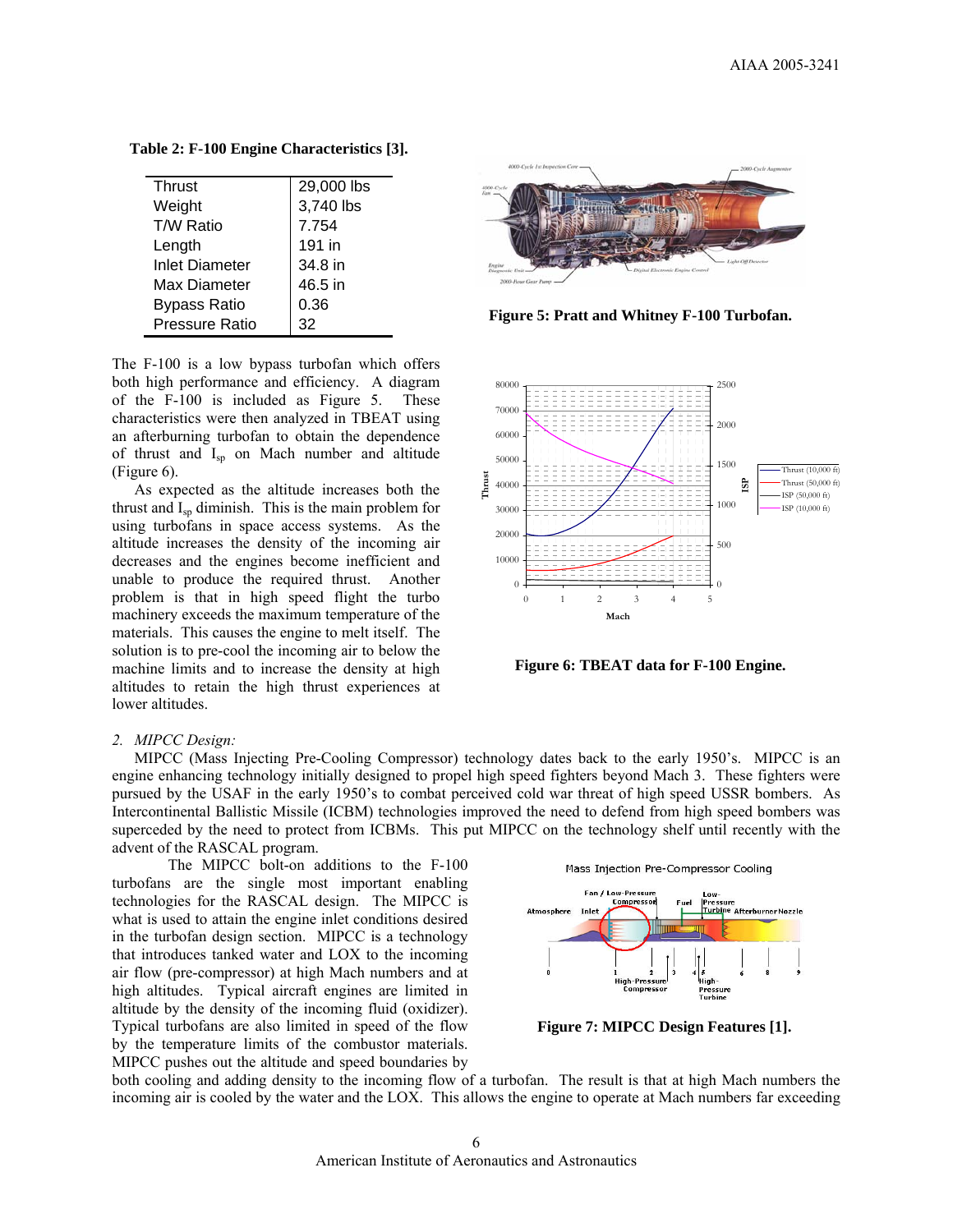the design limits for the nominal turbofans. Another benefit is that the incoming water and LOX add density to the incoming flow. This allows the engine to operate at higher altitudes that the design limits. A third benefit is that the LOX in the intake acts as a stabilizer in the oxidizer deprived combustion chamber at high altitudes.

 To analyze the effect of MIPCC an AIAA paper written by Preston Carter was analyzed [5]. MIPCC engines are able to operate to altitudes greater than 85,000 ft and Mach numbers in excess of Mach 4. At these conditions the MIPCC system cools and increases the density of the flow so the engine appears to be operating at a lower altitude and Mach number. To model this, a translation of the TBEAT data was preformed using the apparent altitude and apparent Mach number at the flight altitude and Mach numbers. A summary of the performance of the MIPCC engines is included as Figure 8 and Figure 9.







As these figures indicate the MIPCC system engages at Mach 0.9 and continues to operate throughout the trajectory. At Mach 4 and 88,000 ft the engine performs as if it is operating at an altitude of 24,000 ft and a Mach number of 1.6.

Unfortunately the MIPCC concept does have drawbacks. First the increased weight of the oxygen and water carried increases the vehicle size. Also these propellants have to be stored in separate tanks and therefore further increase the vehicle dry weight. Also the  $I_{\rm SD}$  of the engines cannot be computed from a simple translation of the TBEAT data. As the tanked water and oxidizer flow rate increases, the  $I_{\rm SD}$  of the engine must be adjusted to account for the additional mass flow. This was accomplished by first calculating the MIPCC propellant flow rate as a function of SLS fuel flow rate according to Figure 10. This data was then curve fit so the MIPCC propellant flow rate could be calculated at every Mach number and altitude. This curve fit was broken up into four regions two for each type of tanked MIPCC propellant. In three of the four cases a linear fit produced a good representation of the data, but for the initial water injection profile a cubic polynomial was used to fit the data. These curve fits are also provided in Figure 10. The result of this translation is a MIPCC thrust and  $I_{\rm{sp}}$  as a function of flight Mach and altitude. It should be noted that the percentage of LOX in the MIPCC flow is determined by oxidation limits of the F-100 turbofans. Therefore an upper limit of 23% of the total flow of incoming air was set. This percentage of LOX by weight was used since that approximated the amount of oxygen in standard air.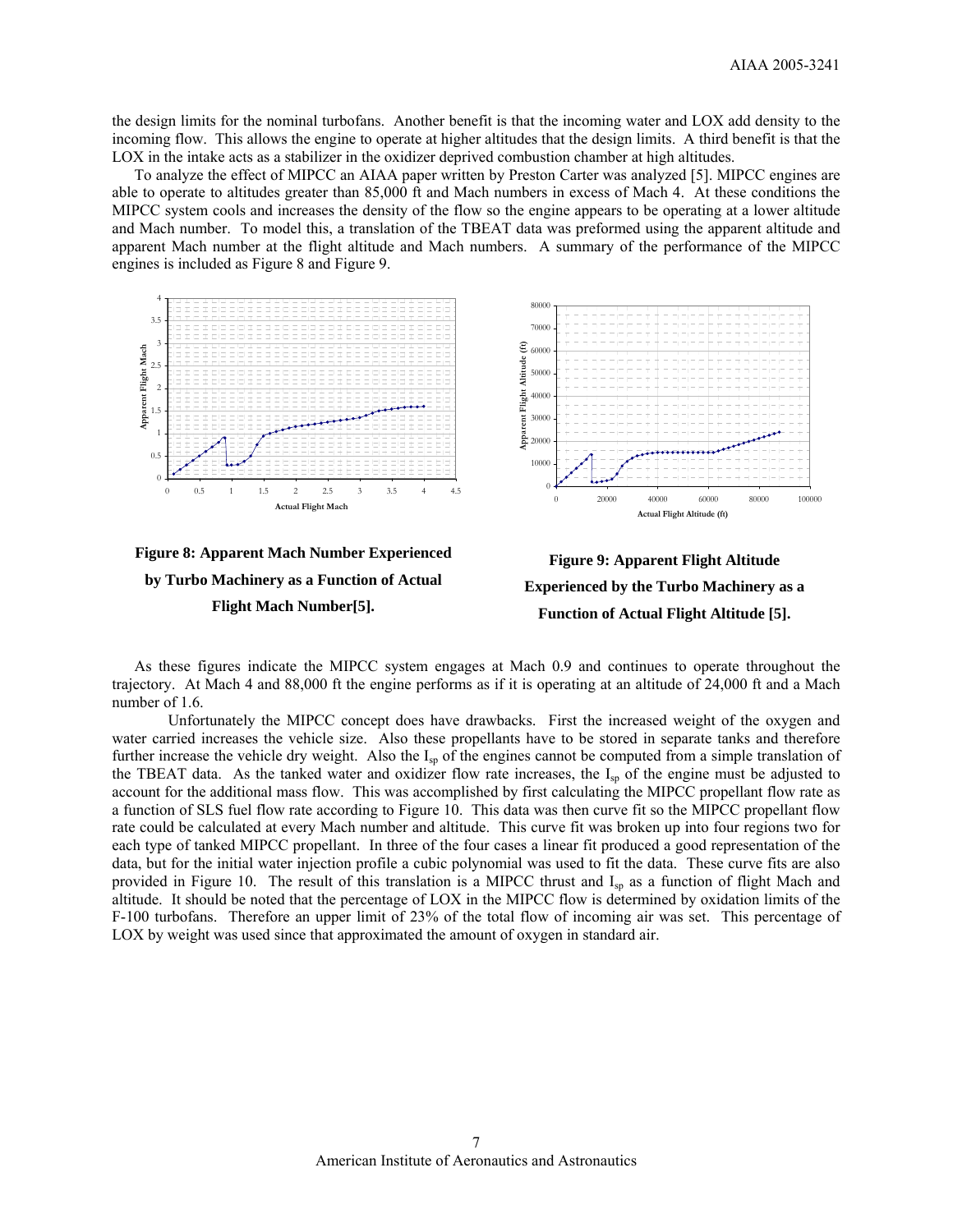

**Figure 10: MIPCC Propellant Consumption Curve Fits as a Function of SLS Fuel Flow Rate [5].** 

#### *3. Hybrid Design:*

 Hybrid engines are also a relatively new technology. Hybrid rocket engines combine both a solid fuel with a liquid oxidizer. The combination provides a performance greater than solid engines, but a cost and simplicity that can't be achieved by liquid engines. Another benefit of the hybrid engines over solid engines is that the hybrid engine can be shut down if a problem occurs by simply shutting off the flow of oxidizer to the solid fuel. This will allow a shutdown of the upper stage if a problem occurs near the manned first stage.

The hybrid engine for the second stage was designed using conceptual design methods<sup>6</sup>. Many different fuels were analyzed with HTPB/LOX combination providing the best I<sub>sp</sub>. Unfortunately for the size of the second stage this results in a vehicle that is almost 10 feet longer than the 42 foot payload bay designated in the baseline. Therefore hydrogen peroxide  $(H_2O_2)$  was used the next best performance and a higher mixture ratio than the HTPB/LOX configuration which results in a smaller vehicle (Since the oxidizer is more dense than the fuel).

 Once the propellant was determined the fuel chambers were designed to be as short as possible while still having the proper length to diameter ratio to support combustion. For hybrids this seemed to result in a seven port fuel chamber . The  $I_{sp}$  for this design can be estimated using conceptual design equations [6] and nozzle parameters that were set to be the maximum nozzles to fit within the diameter as well as the length constraints of the upper stage (approximated as 80% of a 15 degree half cone). This resulted in an Isp of approximately 310 seconds. With this design and the propellant combination selected the overall weights can be calculated using MERs which will be described in subsequent sections.

#### *4. Solid Design:*

The solid third stage was designed in much the same way as the hybrid engine using conceptual design equations [6]. It was decided to use AL/HTPB propellant which would have commonality with the hybrid engine as well as providing an Isp of approximately 293 seconds in vacuum. Once the third stage was then compared with existing rockets such as the Star 37 and Orion 38 to compare appropriate mass fractions.

| Table 3: Propellant Mass Fraction Comparison of Solid Propellant Upper Stages [6]. |
|------------------------------------------------------------------------------------|
|------------------------------------------------------------------------------------|

|           | <b>Mass Fraction</b> |
|-----------|----------------------|
| Star 37   | 0.915                |
| Orion 38  | 0.859                |
| 3rd Stage | 0.875                |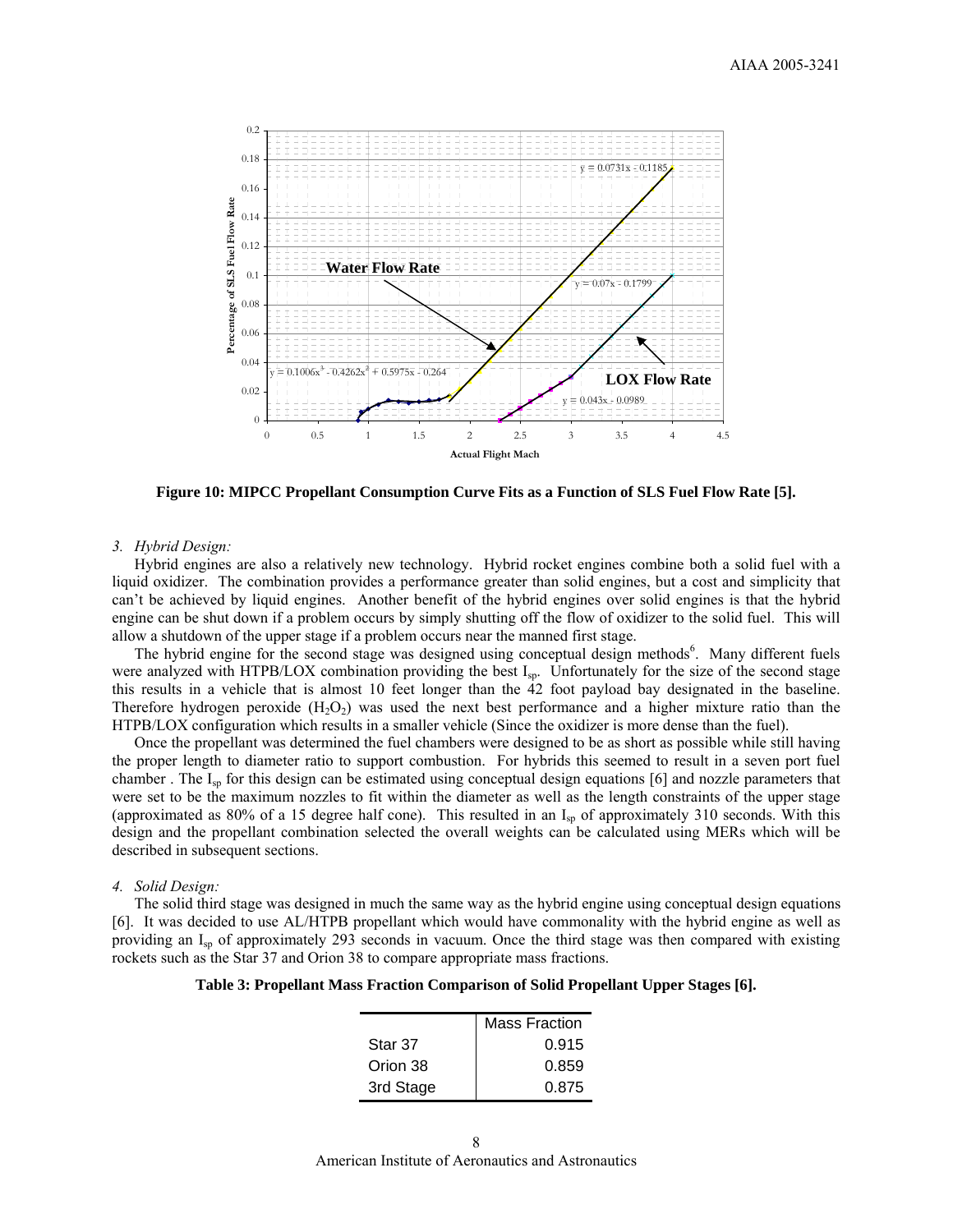# **C. Trajectory:**

The trajectory analysis for the RASCAL design involved two separate parts. For the airplane components of the trajectory airplane fuel fraction estimates were used  $\lceil \frac{7}{1} \rceil$ . This included segments 1-6 and 8-12 of the first stage mission profile. The second part of the trajectory analysis involved what is considered the launch vehicle segment of the trajectory. To analyze this segment of the trajectory POST was used. POST, the Program to Optimize Simulated Trajectories, is a three degree of freedom code written by Lockheed Martin and NASA  $\int_{a}^{8}$ ]. POST was used to model the trajectory from Mach 0.8 through the zoom maneuver and the stage separations to third stage MECO.

# *1. Aircraft Trajectory:*

 The aircraft portion of this trajectory is very similar to the flight profiles flow by conventional aircraft. Because of the similarities between this profile and typical aircraft profiles a standard aircraft conceptual design method, fuel-fraction method [7], will be used to calculate the mission fuel in each segment of the mission profile. In this method the fuel fraction of each mission segment will be calculated from a combination of historical regressions as well as simple static values for similar aircraft types. Each fuel fraction is defined as the ratio of end weight to beginning weight. Fuel fractions for mission segments 1-3 and 9-12 were used as static historical values. While the remaining fuel fractions have been calculated using historical equations using aircraft characteristics. These equations are given below for the climb, cruise, and loiter portions of the mission profiles.

| 1 FF Engine Start | 0.9900 |
|-------------------|--------|
| 2 FF Taxi         | 0.9900 |
| 3 FF Takeoff      | 0.9900 |
| 4 FF Climb        | 0.9714 |
| 5 FF Cruise out   | 0.9596 |
| 6 FF Loiter       | 0.9624 |
| 8 FF Cruise In    | 0.9295 |
| 9 FF Descent      | 0.9900 |
| 10-12 FF Landing  | 0.9950 |

**Table 4: Mission Fuel Fractions.** 

With these fuel fractions the entire fuel consumed in the aircraft portions of the trajectory can be calculated.

## *2. Launch Vehicle Trajectory:*

 The second portion of the trajectory is the launch vehicle portion. This is the part of the trajectory which is unique to the RASCAL design. Because of the uniqueness of the trajectory POST was used to calculate the optimized trajectory. POST is a three dimensional trajectory optimization code which takes inputs from the propulsion, weights, and aerodynamics disciplines and simulates the trajectory of the spacecraft subject to the performance constraints listed in Table 5.

| <b>Max Axial Acceleration</b>   | 6 g's      |
|---------------------------------|------------|
| Max Dynamic Pressure            | 2000 psf   |
| Max Angle of Attack             | 20 degrees |
| Max Dynamic Pressure at Release | 1 psf      |
| <b>Final Orbit Apogee</b>       | 270 nmi    |
| <b>Final Orbit Perigee</b>      | 270 nmi    |
| <b>Final Orbit Inclination</b>  | 98 degrees |

Due to the complexity of the RASCAL trajectory the airbreathing, and rocket portions of the trajectories were calculated separately to get approximate "guesses" for the combined trajectories. These outputs with their appropriate initial conditions are then combined into one POST input file which is then optimized to minimize the propellant consumed by the stages.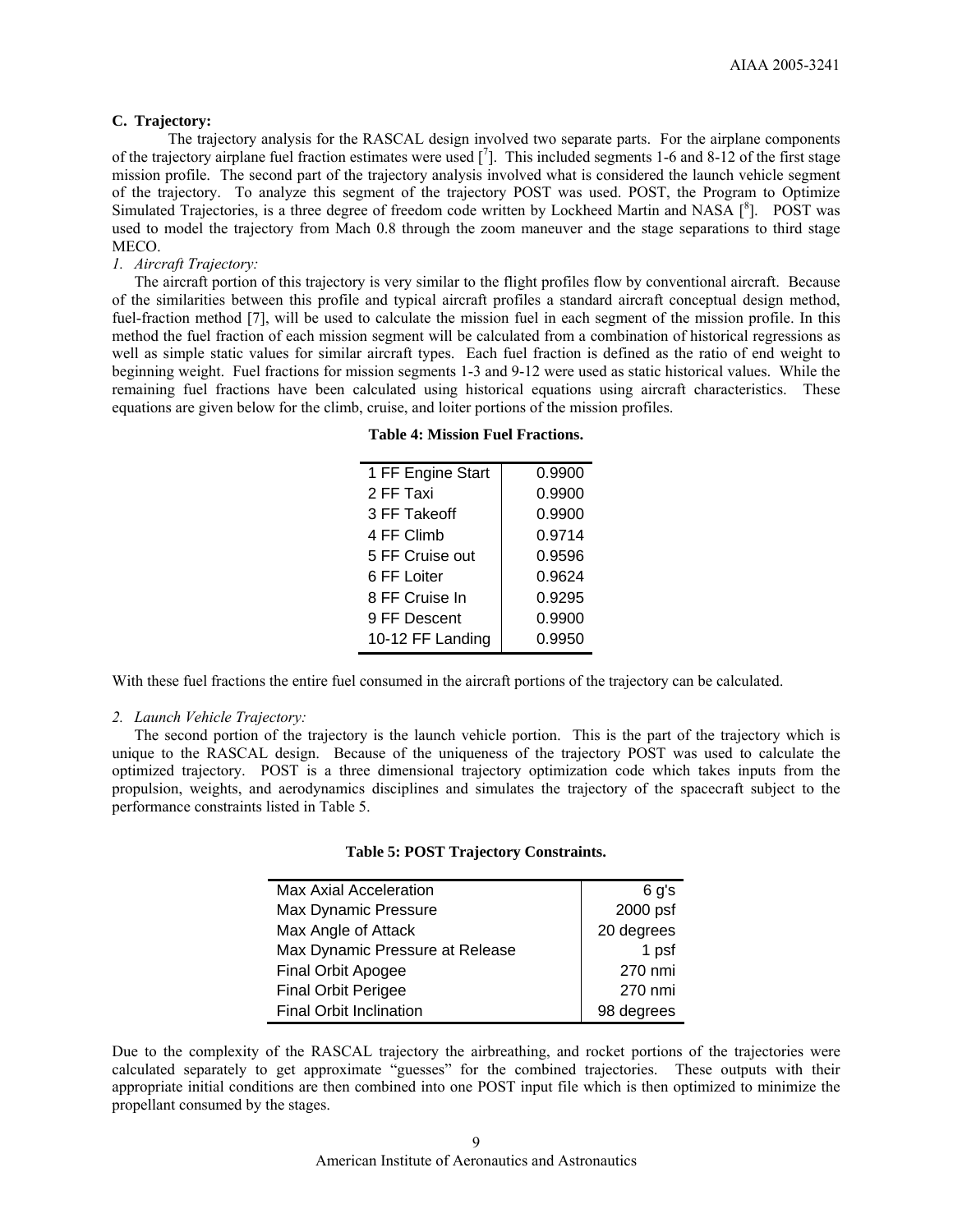The first stage input deck was set up to use the MIPCC engines as defined in the propulsion section. This input file starts with an initial weight, accelerates the aircraft until an appropriate time when the aircraft begins the zoom maneuver. This zoom maneuver involves increasing the altitude while still firing the MIPCC engines. Once the aircraft reaches the MIPCC limits of 88,000 ft and Mach 4 the engines shut down. The aircraft then continues to gain altitude by trading kinetic energy for potential energy. The first stage then coasts until the flight path angle drops to 20 degrees (other flight path angles were used, but 20 degrees results in the smallest vehicle). The first stage input deck actually tries to maximize the velocity of release to give the second stage as much energy as possible. The dynamic pressure constraint of release combined with this optimization scheme also results in an altitude in excess of 200,000 ft at release.

Once the first stage is optimized the second stage begins at the altitude, velocity, azimuth, latitude, longitude, and flight path angle of the end of the first stage. The second stage ignites after a coast of 5 seconds after release from the aircraft to get a significant distance between the stages. The second stage hybrid then ignites until the ideal ΔV provided by the second stage reaches 11,000 fps. This ΔV number was set in the RASCAL design, but it was traded and found to be close to the optimal point. After the second stage falls away the third stage ignites after a five second delay. The third stage then fires until the proper orbit is reached. The entire upper stage input file is designed to optimize the weight consumed. The final weight at the end of the run is then the total payload weight and the dry weight. The dry weight can then be subtracted off from the weights and sizing sheet to get the maximum payload. Once both stages are optimized they are combined into one deck to verify the results and to optimize the entire system. The optimized solution stages as soon as possible (while still meeting the dynamic pressure constraint) thereby firing the second stage with the highest relative velocity. The results of this trajectory are presented as Figure 11. As these figures show that the first stage provides only a small amount of the overall altitude and velocity that it necessary to achieve orbit. The first stage does release the second stage outside the drag of the atmosphere and that is where the majority of the benefit of the first stage is achieved.



**Figure 11: Baseline Trajectory (Altitude and Mach Number).** 

 Once the baseline trajectory was set the same vehicle was flown from the Cape Canaveral, Fl flying due east to calculate the payload capability to that orbit. The payload capability of the baseline to both orbits is included in Table 6.

| Table 6: Payload Comparisons for Baseline. |  |  |
|--------------------------------------------|--|--|
|--------------------------------------------|--|--|

| 98 Degree Sun-Synchronous Orbit | $52$ lbs  |
|---------------------------------|-----------|
| 28.5 Degree Low Earth Orbit     | $149$ lbs |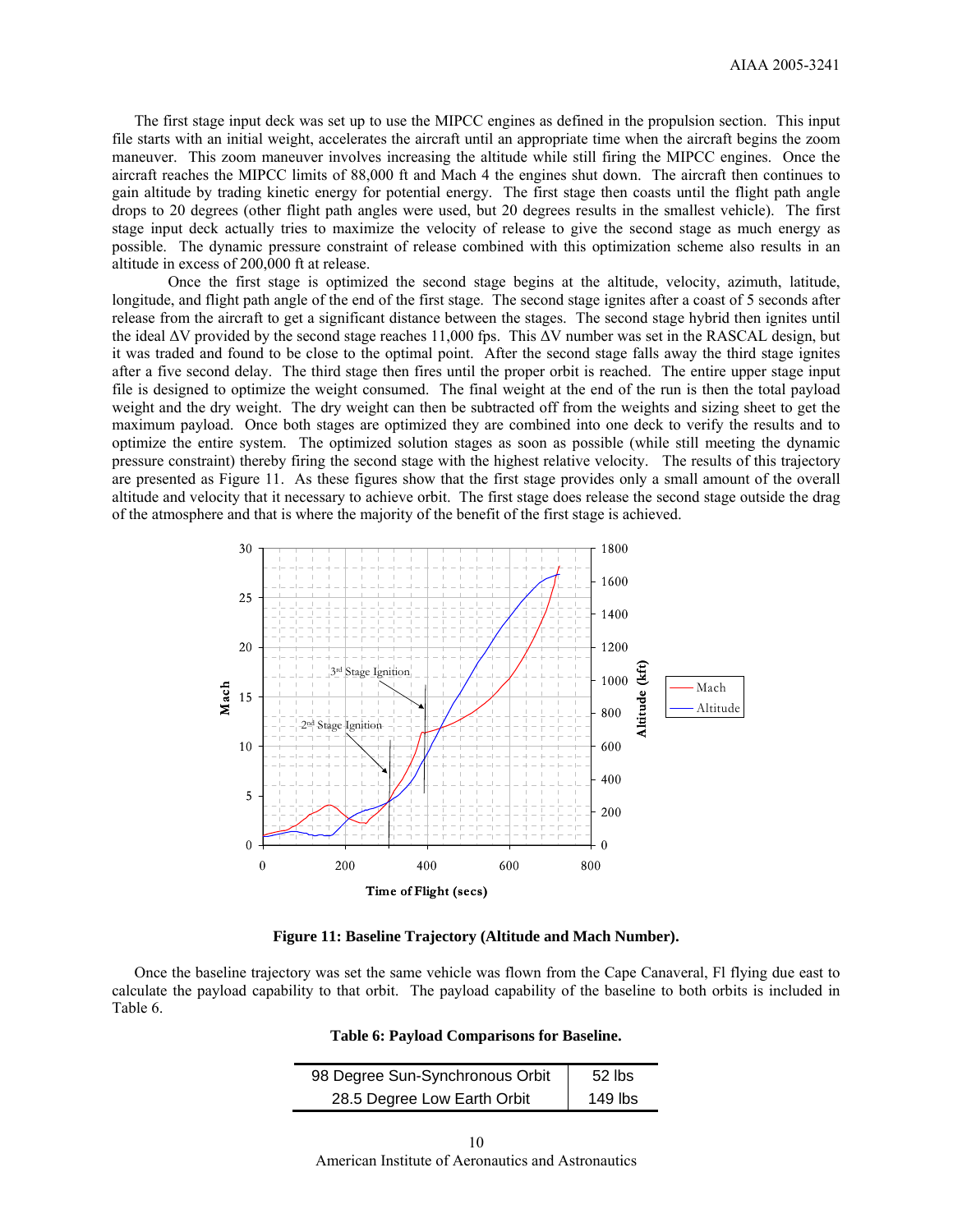Both payload capacities are below the required RASCAL payloads, but from a comparison of the requirements to the obtained payload amounts the sun-synchronous mission drives the design of the rocket. The LEO orbit will exceed the required 400 lbs if the sun-synchronous orbit attains the 250 lbs requirement.

#### **D. Weights and Sizing:**

 Once the trajectory analysis is complete the dry weights for each of the stages must be computed from the propellant weights calculated in POST. These weights are then converged to close the baseline vehicle. The dry weights are calculated using historical mass estimating relationships (MERs). Most of the first stage MERs were calculated from historical aircraft data  $[$ <sup>9</sup>]. Other components were taken directly from the actual flight hardware (ejection seat, turbofans, etc.). The only major exception is the TPS weight which was sized independently from the aeroheating data.

 The major components of the first stage are the wing, body, main propulsion, and landing gear. The weight breakdown of the first stage is included as Figure 12.



**Figure 12: Weight Breakdown for 1st Stage Baseline.** 

From this weight breakdown it can be seen that the body and main propulsion (including MIPCC engines) are the main contributors to the dry weight. Weight growth margin is also a significant portion of the dry weight (15% of pre-margin dry weight).

 The second stage was modeled from MERs from both expendable rocket data [9], as well as conceptual design equations [6]. The hybrid engine was modeled as a pressurized oxidizer tank, a solid fuel casing, a feed system for the oxidizer, and a nozzle. The fuel casing is sized as a seven port solid with a 48% volumetric efficiency [6]. A weight breakdown of the second stage is included as Figure 13. It should be noted that the structure includes both the fuel and oxidizer tanks, while the propulsion elements include the engine nozzle and the feed system. The gross weight includes both the payload and the gross mass of the third stage.





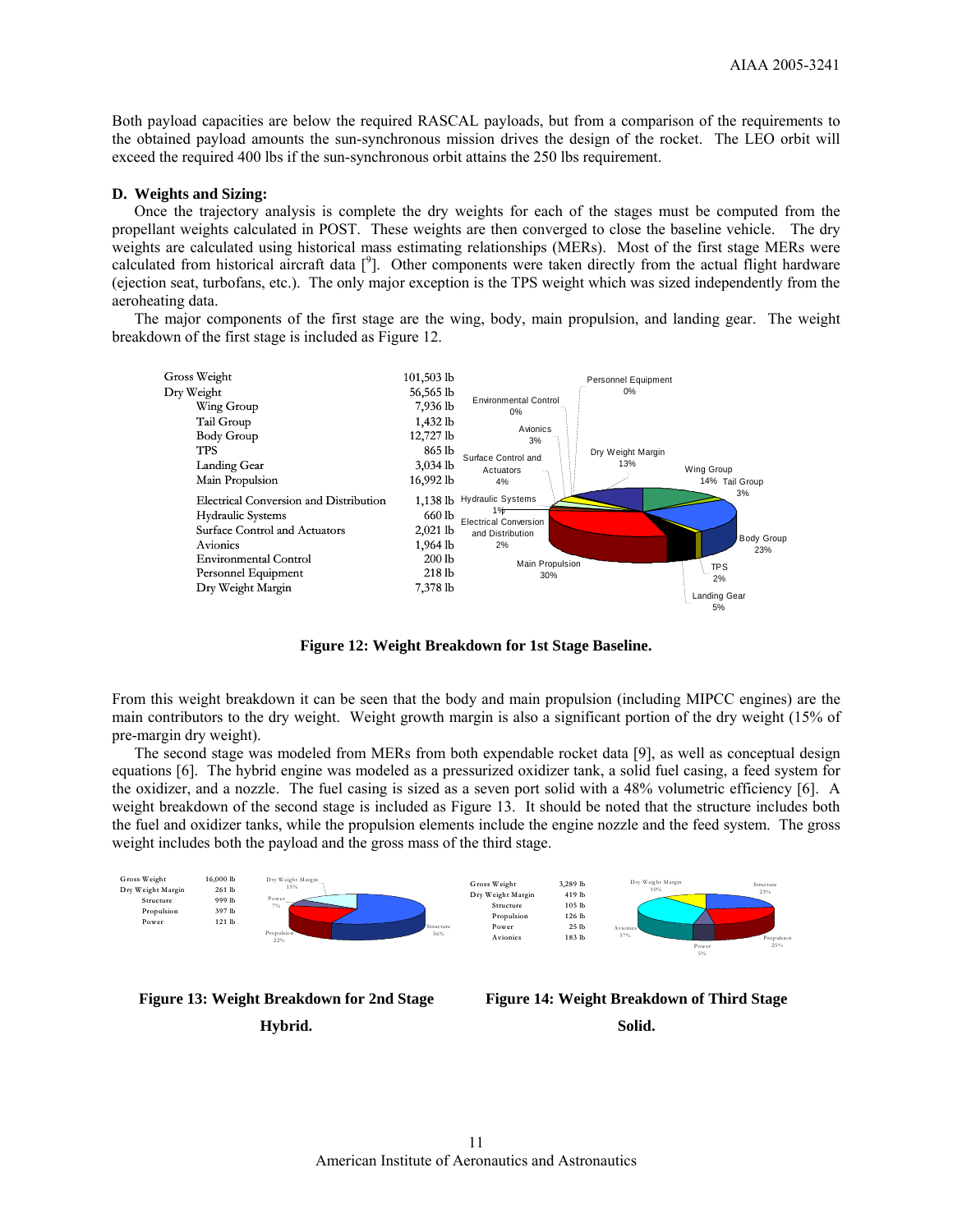The third stage of the RASCAL design was also modeled from MERs from both expendable rocket data [9] as well as conceptual design equations [6]. The solid engine was modeled as tank with a volumetric efficiency of 90%. The weight breakdown is very similar to that of the second stage except that the third stage has a more complicated avionics system. The third stage also has a larger percentage of the weight in the propulsion system since the nozzle is much larger percentage when compared to the overall third stage system. The third stage also carries the payload previsions. The gross weight contains the entire structure, propellant, and payload.

# **E. Aeroheating:**

 The aeroheating analysis for the RASCAL design was complete using Miniver. Miniver is an aeroheating code that predicts the radiative equilibrium temperature for a given cross section and trajectory. The Miniver analysis was conducted for the first stage (the upper stages are released outside the atmosphere), at both the centerline of the aircraft, as well as the quarter chord location of the wing. Miniver takes the trajectory outputs as well as the geometry defined in the configuration and calculates the temperature at each position. The trajectory (AOA, Sideslip angle, altitude, and velocity) of the first stage was inputted to Miniver using 35 points all for the first stage. To model the geometry, 19 points were used on both the windward and leeward sides of the fuselage, while 8 points

were used for both sides of the wing. A temperature profile for both the wing and the fuselage are included in Figure 15. As this plot shows the maximum stagnation temperature

on both the wing and nose does not exceed 1300 degrees F. Unfortunately, Aluminum's reuse temperature is only 300 degrees F. Therefore TPS is needed on the first stage. MA-25 was chosen due to its availability, and will be used as a spray-on ablator which would be reapplied on every flight  $[$ <sup>[10</sup>]. This ablator is used extensively in the shuttle program and can withstand one time uses exceeding 1,200 degrees F. The overall weight of the TPS system is 865 lbs and is included in the weights and sizing sheet.

 The TPS for the second and third stages was neglected as well as the reentry of the first stage. The upper stages are released outside the sensible atmosphere so would not experience much heating. The reentry of the first stage may be significant, but to accommodate it, a generous safety factor of 1.5 was applied to the TPS weight on the first stage.



 **Figure 15: Radiative Equilibrium Temperature Calculated from Miniver.** 

#### **F. Operations:**

 The operation model for the RASCAL design was analyzed using a manpower analysis derived from historical X-15 data  $\lceil$ <sup>11</sup>]. The RASCAL program will be a reduced manpower program that resembles a small X-plane architecture rather than a massive Space Shuttle architecture. A tool was developed in Excel to model the manpower necessary for the RASCAL program based upon the number of flights per year and the premise that one first stage could fly no more than 50 flights per year (TAT greater than 1 week). It was assumed that it would take 12 ground operators working on each RASCAL first stage with 26 flight operations officers (X-15 heritage) and one pilot for each first stage. There would also be one manager for each first stage aircraft with a minimum of 3 managers. The number of people was then multiplied by the average man-year number given for 2004 in Transcost  $(S220,500 \text{ USD (FY'}04))$  [<sup>12</sup>]. The necessary supplies were taken to be ten percent of the labor costs for both the ground and flight ops.

The cost of operating the aircraft was calculated using a USAF average of operations cost per hour of flight  $[13]$ . This is then multiplied by a conservative 2.5 hours per flight (averaging 230 mph over the flight). This then computes the aircraft operating costs. New facilities were assumed to be the vehicle assembly building which was set at the cost of a typical hanger with equipment (\$50 M USD (FY'04)).

#### **G. Safety and Reliability:**

 The safety and reliability analysis was conducted using GT-Safety II v1.6. This safety program is an Excel model that uses failure rates, vehicle configuration, and weights and sizes to calculate vehicle failure rates and casualty rates. The RASCAL design was modeled as two stages with the upper stages combined into one stage with two engines with no engine out capability.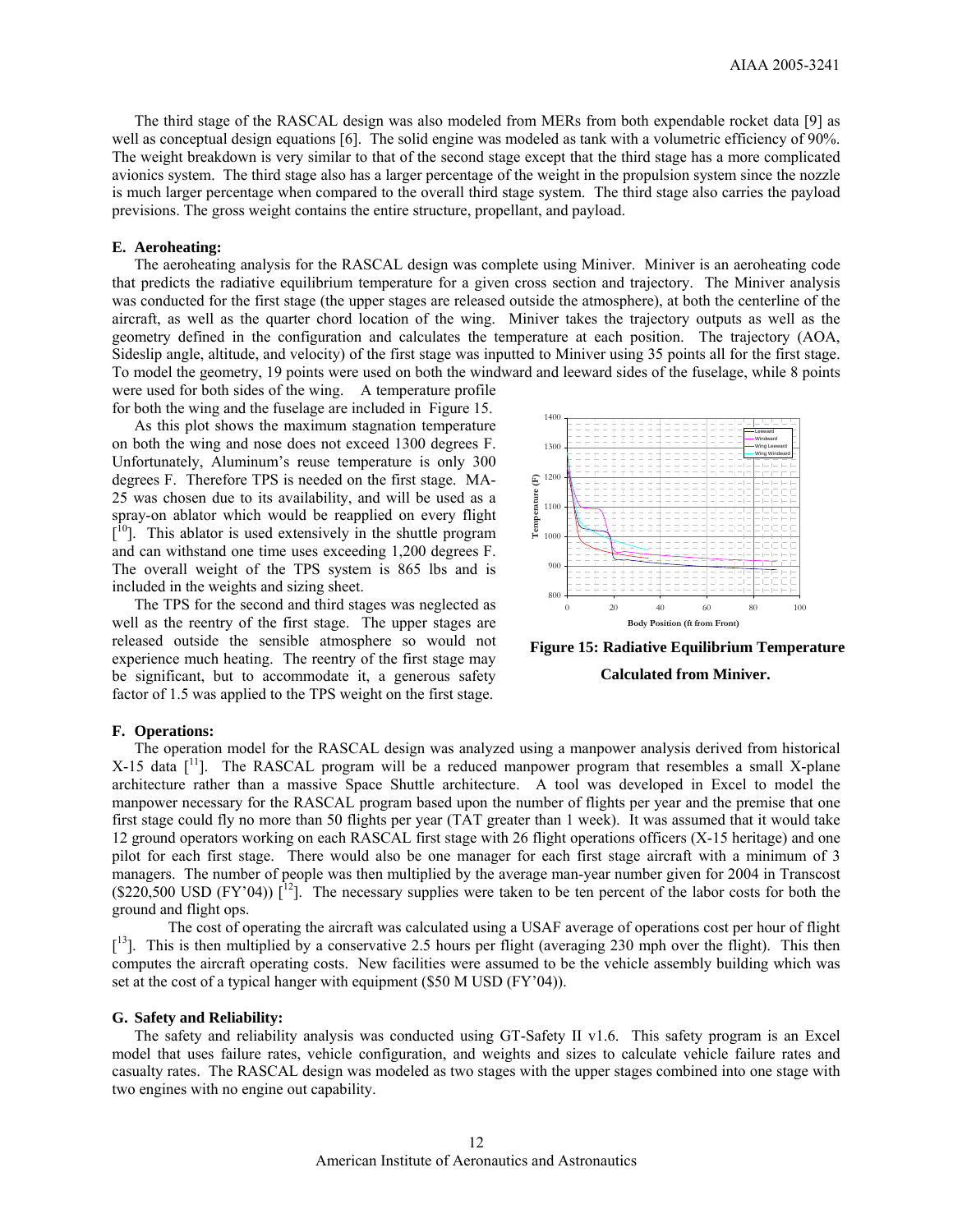The first stage of the RASCAL design was analyzed using the operations data as well as the cost data for required flights per year. Aggressive options for abort options and windows as well as crew escape were taken since the first stage features a high speed ejection seat, as well as the ability to land while fully loaded. Other factors such as subsystem failure rates were taken at 1/10 of the ELV data since the fighter operation should be significantly more reliable that ELV launches. It was also assumed that the first stage could land safely with two engines out, but fail to make the mission. This would give the vehicle a thrust to weight of at worst 0.6 at takeoff, which is well within the flight regimes of most fighter aircraft.

 The upper stages of the RASCAL design were modeled in GT Safety with much less aggressive numbers. The subsystem failure rates were taken at 80% of the ELV data since the second stage will act as an ELV, just operating outside the atmosphere. It was also assumed that the staging point would not be over a populate area. The resulting numbers for the reliability and safety analysis are included as Table 7.

| 1st Stage            |                   |
|----------------------|-------------------|
| Loss of Mission MTBF | 1 in 1094 Flights |
| Loss of Vehicle MTBF | 1 in 6494 Flights |
| <b>Casualty Rate</b> | 0.0014            |
| <b>Upper Stages</b>  |                   |
| Loss of Mission MTBF | 1 in 149 Flights  |
| Loss of Vehicle MTBF | 1 in 186 Flights  |
| <b>Casualty Rate</b> | 0                 |
| <b>Total Vehicle</b> |                   |
| Loss of Mission MTBF | 1 in 131 Flights  |
| Loss of Vehicle MTBF | 1 in 180 Flights  |
| <b>Casualty Rate</b> | 0.0015            |
|                      |                   |

**Table 7: GT Safety Outputs.** 

As this table shows the MTBF for the first stage is very good with a mission failure only once in 1094 flights. A loss of vehicle is even rarer with one occurring in 6494 flights. The casualty rate of 0.0014 is also exceptional with only one accident occurring every 715 years. The upper stage is not nearly as reliable since it operates as a rocket rather than an aircraft. The loss of mission every 149 flights with a loss of vehicle every 186 flights (80% of LOM failures are consider LOV). This reliability analysis results in an overall launch system that will lose a mission every 131 flights, a vehicle ever 180 flights, and a man every 660 years. This loss of crew number is very high due to the abort capability and ejection system built into the manned components of the vehicle (first stage).

### **H. Cost Estimation:**

 The cost estimation for this project was conducted using the NASA-Air Force Cost Mode (NAFCOM), with some inputs from the Transcost model [12]. NAFCOM with some Transcost cost estimating relationships was used to calculate the DDT&E as well as the TFU for the RASCAL vehicle.

Each of the subsystems of the design has its own coefficients A and B. Therefore the user of NAFCOM can manipulate the cost of the components by adjusting the CF or complexity factor. For the RASCAL baseline complexity factor of close to one were used for all subsystems except the avionics which typically uses a CF of approximately 0.3. The resulting costs for the first stage are included as Figure 16.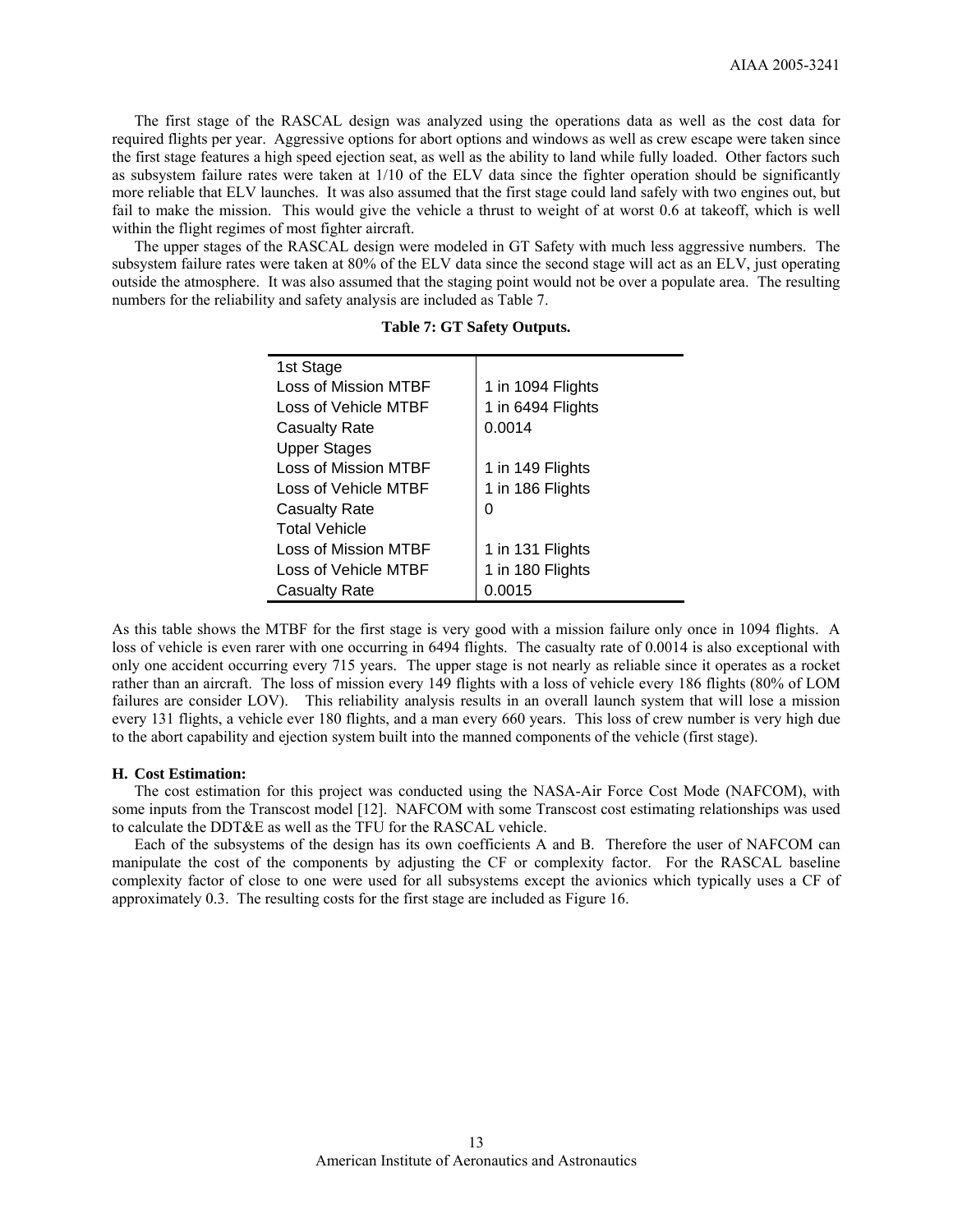

**Figure 16: Cost Breakdown for RASCAL 1st Stage.** 

This analysis results in a DDT&E cost of just under \$3 B USD (FY'04) with a TFU of \$446 M USD (FY'04). The engine DDT&E number includes a cost for developing the MIPCC technology, but no cost for developing the F-100 turbofans. When these numbers are compared to the F-22 program the TFU of the baseline comes out slightly high. (The TFU of the F-22 was backed out from the initial production order of six aircraft at a cost of 1.6 billion dollars with a learning curve of 85%  $[14]$ ). The surface control and actuation seems high for this vehicle, but the complexity factor was left at 0.9 since the aerodynamic maneuvers performed by the first stage are occurring at high dynamic pressures and therefore require expensive actuators.

The second and third stages were again modeled together as two engines. The CERs are similar to the ones used in the first stage analysis except they have been adjusted to use expendable data from Transcost [12]. For the upper stages the fuel casings for the solid propellant (for both the hybrid and the solid) are considered propulsion weight along with the nozzles.



**Figure 17: Cost Breakdown for Upper Stages.**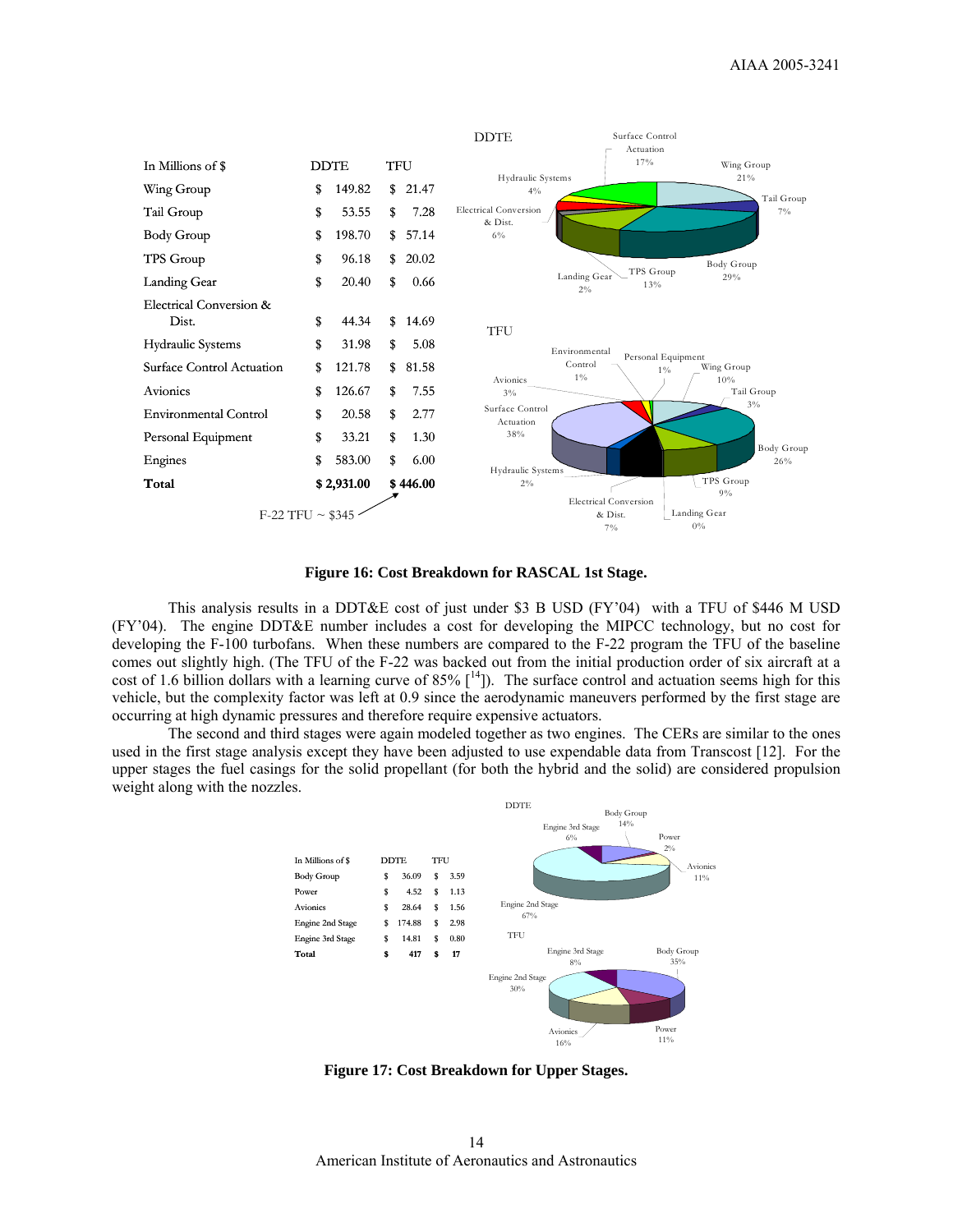As this figure depicts the DDT&E for the upper stages are \$417 M USD (FY '04) with a TFU of \$17 M USD (FY '04). This TFU number has been used taking aggressive cost cutting numbers for the structure, power, and avionics (0.4, 0.3, and 0.3 respectively). These numbers were justified since the structure and power systems are much simpler than systems NAFCOM was created to design. The engines seem to dominate both the DDT&E as well as the TFU. That is because the engines comprise of the majority of the vehicle weight (Only the power systems, connecting structure, and LOX tanks are not considered propulsion).

 Once these numbers were calculated they were combined into a cost calculating spreadsheet. This spreadsheet calculated the required number of flights and resulting number of first stages (one first stage required for every 50 flights per year). This was then combined with the operations model into one spreadsheet to calculate the overall costs of the program. Learning curves for both the first and upper stages was set to 85%. The upper stage takes advantage of this learning curve tremendously due to the number of flights necessary to reach the cost goals of \$750,000 per flight or \$5,000 per pound.

 To calculate the overall cost of the RASCAL program some assumptions were made. First it was decided that the program will begin in 2005 and last for 20 years (spreads the DDT&E over the life of the program). It was also decided that different scenarios would be looked at and the number of flights necessary to reach the RASCAL cost goals would be calculated. The cases are described below:

Case 1: Only the upper stages are purchased every flight. The production of the

first stage as well as the DDT&E are paid for by some other agency (NASA, USAF, etc.). Case 2: The upper stages are purchased for every flight as well as the necessary

first stages. The DDT&R is paid for by some other agency (NASA, USAF, etc.).

Case 3: The total cost for the program is paid for by RASCAL. This includes the

entire vehicle as well as all DDT&E and facilities

Each of the cases was then calculated for the baseline and evaluated against each of the RASCAL cost goals





#### **Payload.**



As the above figure shows only Case 1 reaches the desired goals in less than 250 flights per year (155 flights). Case 2 takes 336 flights per year where Case 3 takes 660 flights per year to reach the RASCAL goal of \$750,000 per flight. The somewhat saw-tooth profile of the cost charts is due to the fact that a new first stage must be purchased every fifty flights per year (A first stage can only fly 50 flights per year for 20 years). Every time a new first stage must be purchased there is a cost jump for all three cases (Case 1 the small jump is only due to the pilot, where as in the other cases it is due to the pilot and aircraft. When the second cost goal of RASCAL is analyzed the answer is not as promising. Due to the actual payload of 52 lbs calculated in the performance section no case reaches the \$5,000 per pound goal in 250 flights. Case 1 takes 594 flights per year, Case 2 takes 1511 flights per year, and Case 3 takes 2490 flights per year to meet the RASCAL cost goal. This is of course unreasonable numbers since the demand will never be close to two flights a day, which is the best case scenario for \$5,000 per pound.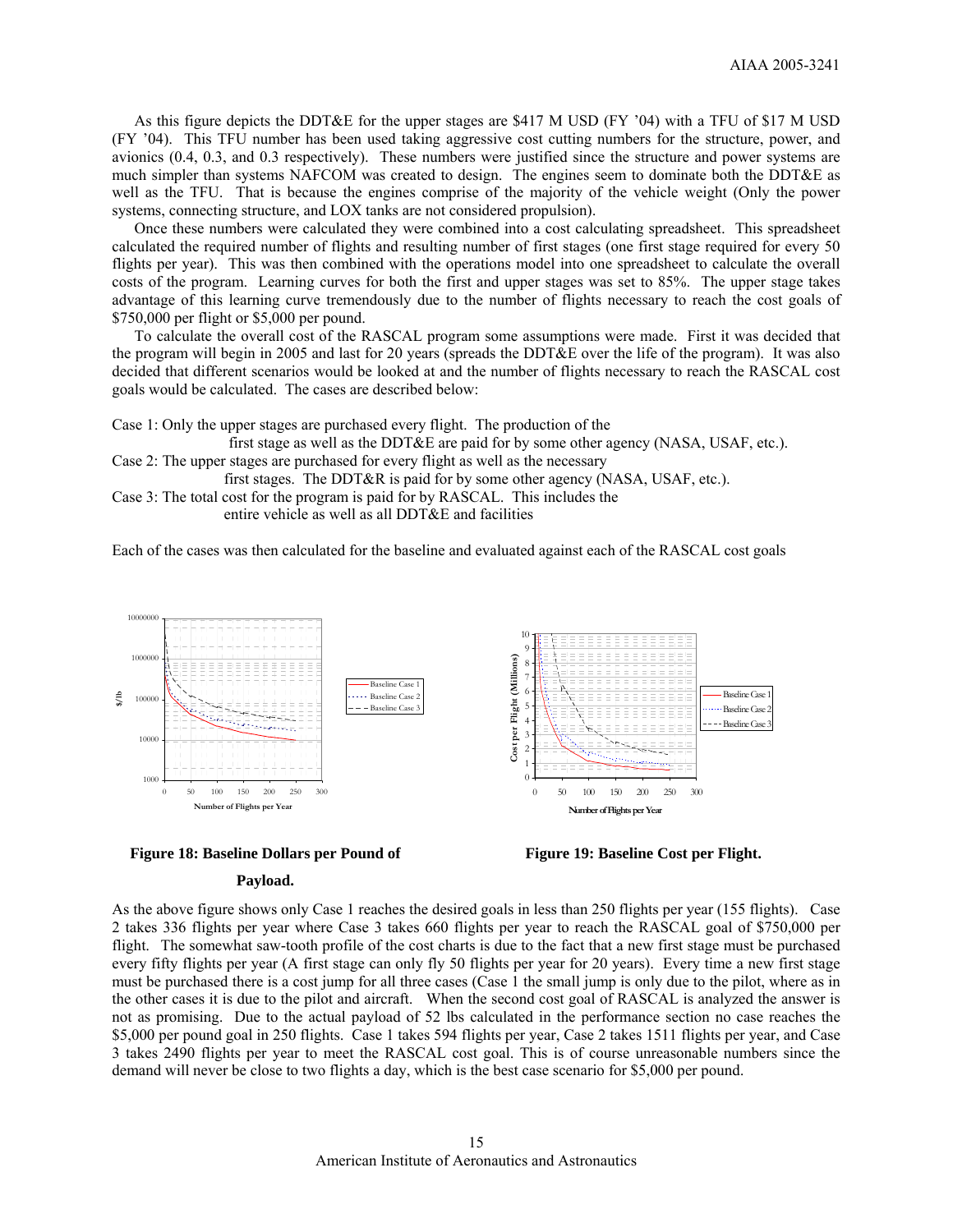# **IV. Baseline Conclusions:**

 After the RASCAL design has been evaluated it has been found to be underperforming and well above the cost numbers quoted as goals. The payload is far below the stated performance goal and the costs are far higher than the cost goals. The 52 lbs of payload is only 20% of the stated goal of 250 lbs. This is well below the goal and the weight of most small satellites. The flight rates necessary to reach the two cost goals are summarized in Table 8.

|        | \$750,000 per Flight | \$5,000 per lb |
|--------|----------------------|----------------|
| Case 1 | 155                  | 594            |
| Case 2 | 336                  | 1511           |
| Case 3 | 660                  | 2490           |

## **Table 8: Cost Goal Summary for Baseline.**

Only the case 1 scenario approaches reasonable flight number of about once every 2.5 days for \$750,000 a flight. Even this number may be unachievable if the demand is not there.

### **V. Design Alternatives:**

 Because the shortcomings in the baseline RASCAL design the same DSM was used to evaluate different alternatives to this baseline. These alternatives were first evaluated on a performance basis and then the most promising alternative will be chosen to be completely evaluated as the GT RASCAL design. The alternatives looked at in the RASCAL designs are as follows in Table 9.

| <b>Alternatives Number</b> | Description:                                                                                                               |
|----------------------------|----------------------------------------------------------------------------------------------------------------------------|
|                            | Changing the hybrid oxidizer from $H_2O_2$ to LOX                                                                          |
| 2                          | Changing the first stage main structure (wing, tail, and fuselage) to a<br>Metal Matrix Composite (MMC).                   |
| 3                          | Add a fourth kick stage so the second and third stages only have to<br>propel the rocket to an intermediate orbit (80X270) |
| 4                          | Combine Alternative 1 and 3                                                                                                |
| 5                          | Combine Alternative 1, 2, and 3                                                                                            |

## **Table 9: Design Alternatives for RASCAL Baseline.**

Each of these alternatives will be closed in the performance aspects of the DSM (all except cost, operations, and economics). Unless noted all alternatives represent one change off of the baseline at a time.

## *1. Alternative 1:*

 The first alternative will be to change the second stage oxidizer from hydrogen peroxide to liquid oxygen. The advantage of making this change is that the  $I_{sp}$  of the second stage will increase to 340 seconds vs. the 310 seconds for the hydrogen peroxide. A disadvantage to this change is that the second stage will become larger. This is due to the fact that the HTPB/LOX combination operates at a lower O/F ratio (1.9 vs. 6.5). This smaller mixture ratio results in a larger rocket. This alternative configuration was closed in the internal iteration loop of the DSM and this alternative resulted in the overall payload capacity of the baseline RASCAL design increasing from 52 lbs to 75 lbs.

## *2. Alternative 2:*

 The second alternative involves changing the baseline first stage structural material from standard aluminum to a metal matrix composite. This MMC will not only make the design much lighter, it will also eliminate the need for a thermal protection system (up to 1500 F). This is due to the fact that the reuse temperature of the MMC is higher than the temperatures encountered by the first stage. The disadvantage to the MMC is that it is an immature technology, and must be developed and tested far more that the typical aluminum structure. This will cause the DDT&E of the design to increase dramatically over the baseline. This alternative configuration was closed in the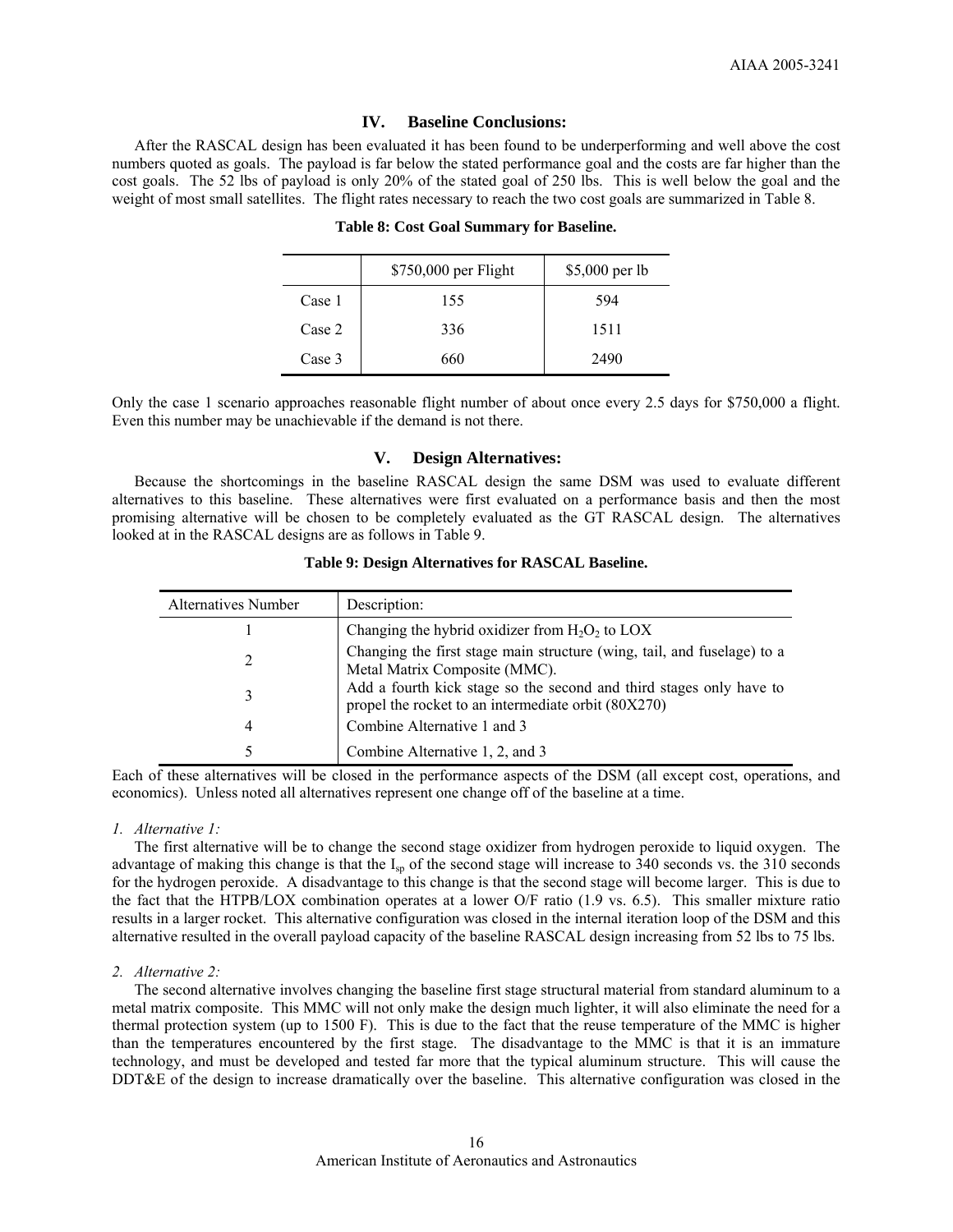internal iteration loop of the DSM and this alternative resulted in the overall payload capacity of the baseline RASCAL design increasing from 52 lbs to 110 lbs.

# *3. Alternative 3:*

 The third alternative involves changing the trajectory of the upper stages so that the second and third stages put the payload into a transfer orbit (80 nmi by 270 nmi orbit). A fourth stage solid motor is then added to the upper stage to circularize the payload at the 270 nmi circular orbit. An advantage to this alternative is that the upper stages will become smaller each performing a smaller ∆V. A disadvantage of this approach is that the fourth stage will add dry mass to the system as well as involve another component that could fail. This could result in a lower total system reliability. This alternative could result in an increased cost due to the addition of the extra stage. (The GT RASCAL cost analysis will show this cost is actually made up for in the weight reduction). This alternative configuration was closed in the internal iteration loop of the DSM and this alternative resulted in the overall payload capacity of the baseline RASCAL design increasing from 52 lbs to 211 lbs.

#### *4. Alternative 4:*

 The fourth alternative involves combining the LOX hybrid with the fourth stage kick motor. This will carry the advantages of improving the upper stages without altering the first stage design. It will result in a slightly more expensive rocket than the baseline, but will start to approach the payload numbers set out in the RASCAL program. This alternative configuration was closed in the internal iteration loop of the DSM and this alternative resulted in the overall payload capacity of the baseline RASCAL design increasing from 52 lbs to 224 lbs.

## *5. Alternative 5:*

 The fifth and final alternative involves combining the LOX hybrid with the fourth stage kick motor and the MMC upper stage. This design should result in the highest performance since it uses all of the enhancing alternatives presented. This alternative should also result in the most expensive vehicle since the LOX hybrid adds length to the first stage, the fourth stage adds the cost of a new stage, and the new MMC technology needs to be matured. When this configuration was closed in the internal iteration loop the DSM the payload increased from 52 lbs to 303 lbs. This is above the desired 250 lbs of payload set out in the RASCAL goal. This higher payload means that this alternative can be further scaled down to achieve the 250 lb goal.

A summary of the payload capacity of the alternatives is presented as Figure 20. The LOX Hybrid second stage shows promise for improving the performance of the second stage by adding efficiency (higher  $I_{\rm sb}$ ), but comes with the cost of having a longer vehicle. The MMC alternative also adds performance, but at the cost of using an unproven technology on the first stage. This technology may not come to maturity by the time the RASCAL is ready to fly. Adding the fourth stage to the design adds the most performance without changing the first stage. This fourth stage adds performance by allowing the second and third stages to propel the satellite into a transfer orbit. This transfer orbit does not incur the same steering losses that are obtained by flying directly into a circular orbit. A combination of the alternatives needs to be used to create the optimal design. Only the fourth and fifth alternatives are capable of achieving the required performance so those designs will be further optimized to the RASCAL performance goals and then compared.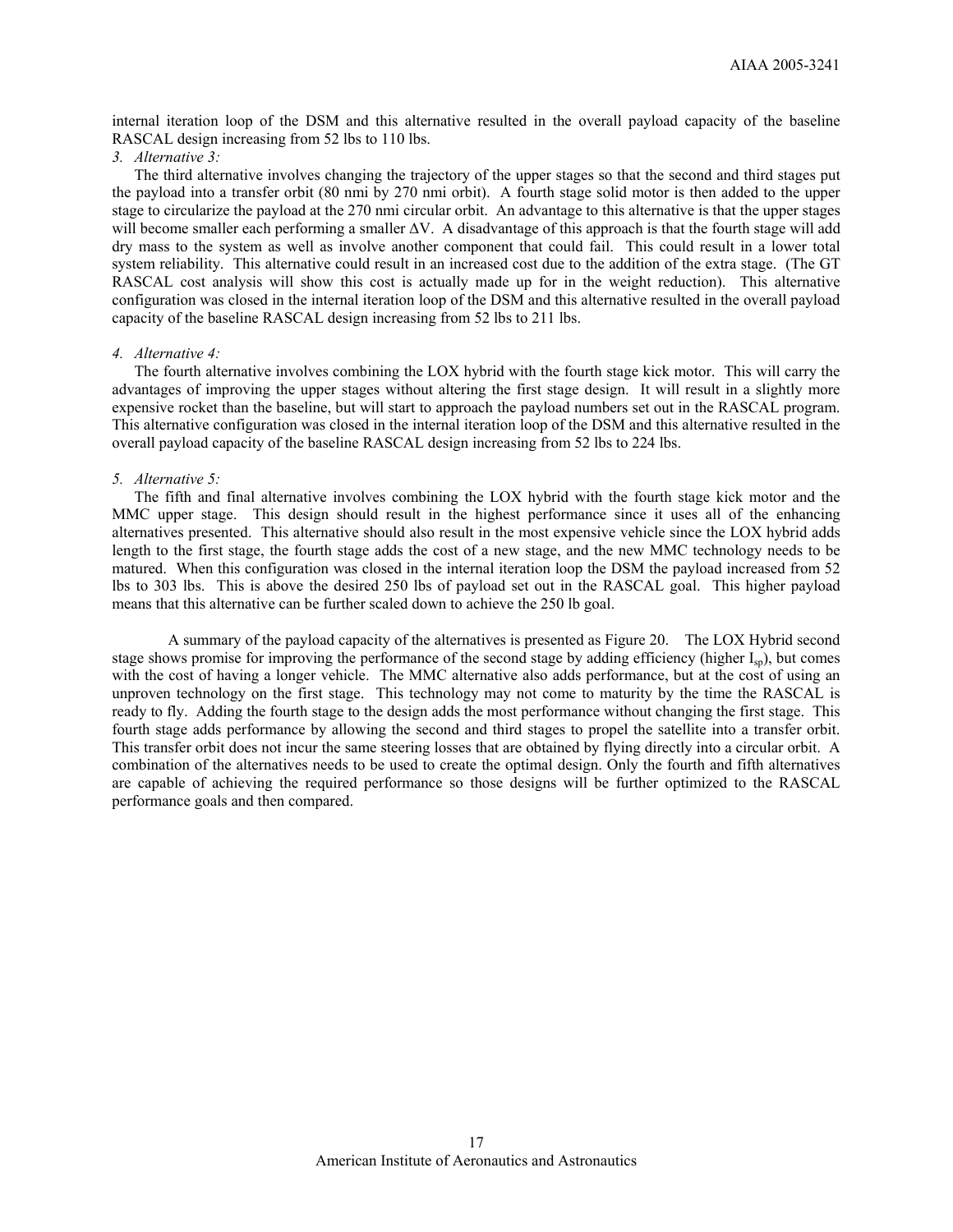







To fully evaluate the designs the fourth and fifth alternatives  $(1+3, 1+2+3)$  were reoptimized to the RASCAL goals (250 lbs to sun-synchronous orbit). This was possible by scaling up alternative four and scaling down alternative five. This reoptimization was done to compare the two vehicles with the same performance. This was be completed by combining both the first and second stages into one trajectory deck and letting the optimizer find the smallest vehicle (weight consumed) that can get 250 lbs to the 98 degree sun-synchronous orbit. These vehicles will be closed in much the same way as the baseline with both vehicles being evaluated in the DSM and the resulting performance and costs compared.

Each of the alternatives was able to meet the performance goals set out by the RASCAL program. A summary of the total weights of the resulting designs is included as Figure 21. As this figure shows, at each stage the fifth alternative results in a smaller vehicle. The MMC technology offered a lighter, better performing first stage, which allowed the second stage to achieve a smaller ΔV. The baseline is also included in this figure even though the payload of the baseline is only 20% that of the alternative designs.

The design alternatives were costed in much the same way as the baseline the alternative designs were costed using a combination of the NAFCOM tool as well as Transcost CERs. The cost analysis results for cost per flight follows as Figure 22.







 As this figure shows the baseline has the cheapest cost per flight of every design. This is misleading because cost per flight does not take into account the fact that the baseline only carries 52 lbs to orbit. If only the alternatives which reach the performance requirement are evaluated alternative 5 results in the lowest cost per flight for Case 1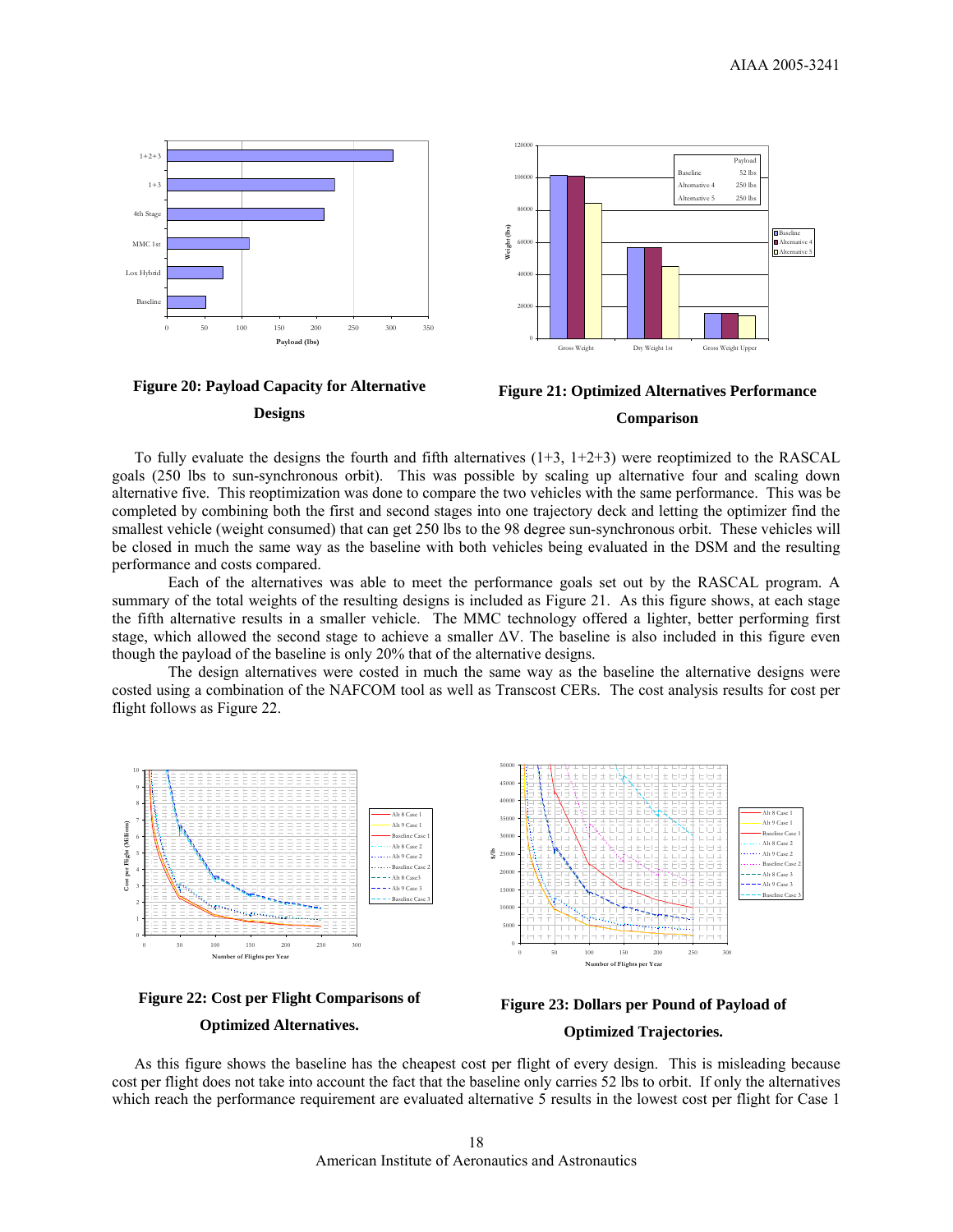and 2, with alternative 4 being the cheapest for Case 3. The reason alternative 4 is cheaper in Case 3 is due to the higher DDT&E costs of alternative 5 over alternative 4 (\$3.675 B vs. \$3.48 B respectively). This higher DDT&E is due to the increased cost of having a MMC first stage, which is not a fully mature technology. The increased cost of the MMC is taken into account through the use of complexity factors on the CERs. The complexity factors take into account the fact that some designs may cost more per pound than conventional designs due to the complexity of the materials or processes used in the manufacture of the design.

Even though the complexity factors were set higher for the MMC design alternative 4 has a higher TFU than alternative 5 (\$464 M vs. \$446 M). This is due to alternative 5 having a much lower weight per stage than alternative 4. This weight savings results in a cheaper vehicle than alternative four even with complexity factors that are almost twice as high. This is due to the weight-based CERs favoring the lighter vehicle with the high complexity factors over the heavier vehicle.

 The dollars per pound of payload was also calculated for both alternatives as well as the baseline (Figure 23). This dollar per pound of payload comparison penalizes the baseline for only taking 52 lbs versus the 250lbs of the alternatives. As this figure shows the two alternatives are very similar again, with alternative 5 being slightly better in case 1 and 2 and slightly worse in case 3.

# **VI. GT RASCAL:**

 From this alternative analysis one design was chosen to be the Georgia Tech RASCAL design. From the alternative analysis either alternative 4 or alternative 5 were both feasible and viable solutions. Alternative 5 was chosen as the Georgia Tech design because of its lower costs on economic Cases 1 and 2. Case 3 was determined to be a non-factor since the flight rates necessary to reach this case were about one flight a day for the \$5,000 per pound of payload and two flights a day for the \$750,000 per flight goal. These flight rates will probably never be attainable, and therefore case three should not be a deciding factor on which alternative to chose.

|                           | <b>Baseline</b>         | <b>GT RASCAL</b>             |
|---------------------------|-------------------------|------------------------------|
| Length                    | 89 ft                   | 95 ft                        |
| Payload Bay Length        | $42$ ft                 | 48 ft                        |
| <b>GTOW</b>               | 101,502 lbs             | 84,549 lbs                   |
| Gross Weight Upper Stages | $16,000$ lbs            | 14,273 lbs                   |
| Payload                   | $52$ lbs                | $250$ lbs                    |
| Technologies              | MIPCC, Hybrid 2nd Stage | MIPCC, MMC, Hybrid 2nd Stage |

### **Table 10: Comparison of GT RASCAL with Baseline.**

As this table shows the GT RASCAL is lighter in both the GTOW as well as the upper stage gross weight. The GT RASCAL design carries five times the payload to orbit only using one more technology than the baseline, as well as a fourth stage.

 A weight breakdown was conducted for the GT RASCAL design. This dry weight breakdown for the RASCAL first stage follows (Figure 34). As this figure shows the TPS and hydraulic systems were eliminated in the GT RASCAL design. The TPS was eliminated due the high temperature resistance of the MMC and the hydraulic fluid was eliminated by using electromechanical actuators for all flight control systems. Since the propulsion segments remained static when compared with the baseline design, the percentage of propulsion weight actually increases due to the decreased weight of the system.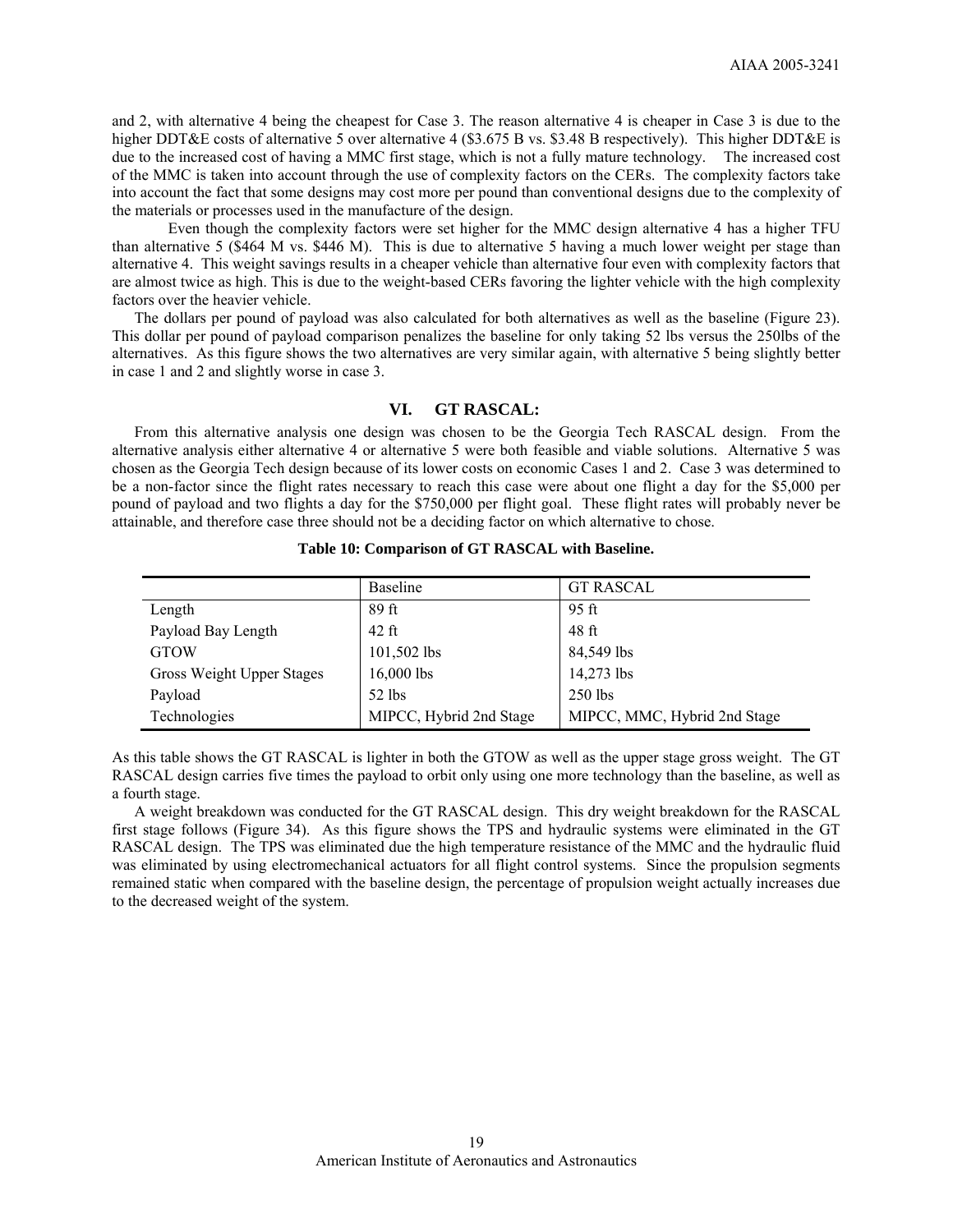

**Figure 24: Weight Breakdown of 1st Stage of GT RASCAL.** 

A weight breakdown was also completed for the upper stages of the GT RASCAL design. The following figure shows how the gross weight of the upper stages has decreased due to the fact that the higher Thrust to Weight Ratio (T/W) first stage can propel the upper stage higher and faster. (T/W increases since the 4 MIPCC F-100 thrust is constant and the MMC first stage is lighter). Also the transfer orbit, although requiring a faster insertion speed, doesn't have as high of gravity and thrust vectoring losses as the higher orbit. Therefore the upper stage doesn't have to provide as much energy to the system and can therefore be smaller.

The third stage of the GT RASCAL also benefits from the weight savings in the first stage. The third stage is 500 lbs lighter than the baseline. This can be attributed to the same energy savings as the second stage as well as the fact that a fourth stage has been added.





The Fourth and final stage of the GT RASCAL design utilizes a very small apogee kick motor. This motor is just over 32 lbs with a dry weight of 9lbs. This engine was sized using a simple two body orbital mechanics as well as the rocket equation

 When looking at the zoom maneuver almost all of the propellant is fuel. That is because the first stage accelerates to Mach 3 before it starts to climb out of the atmosphere and loses the majority of its oxidizer intake. The zoom maneuver uses more water than lox because the water is used from Mach 1 onward where are the LOX is not used until later in the trajectory. The water is the major factor in the MIPCC system since it increases the density of the flow and cools the turbo machinery, where as the LOX mainly stabilizes the combustion at high altitudes.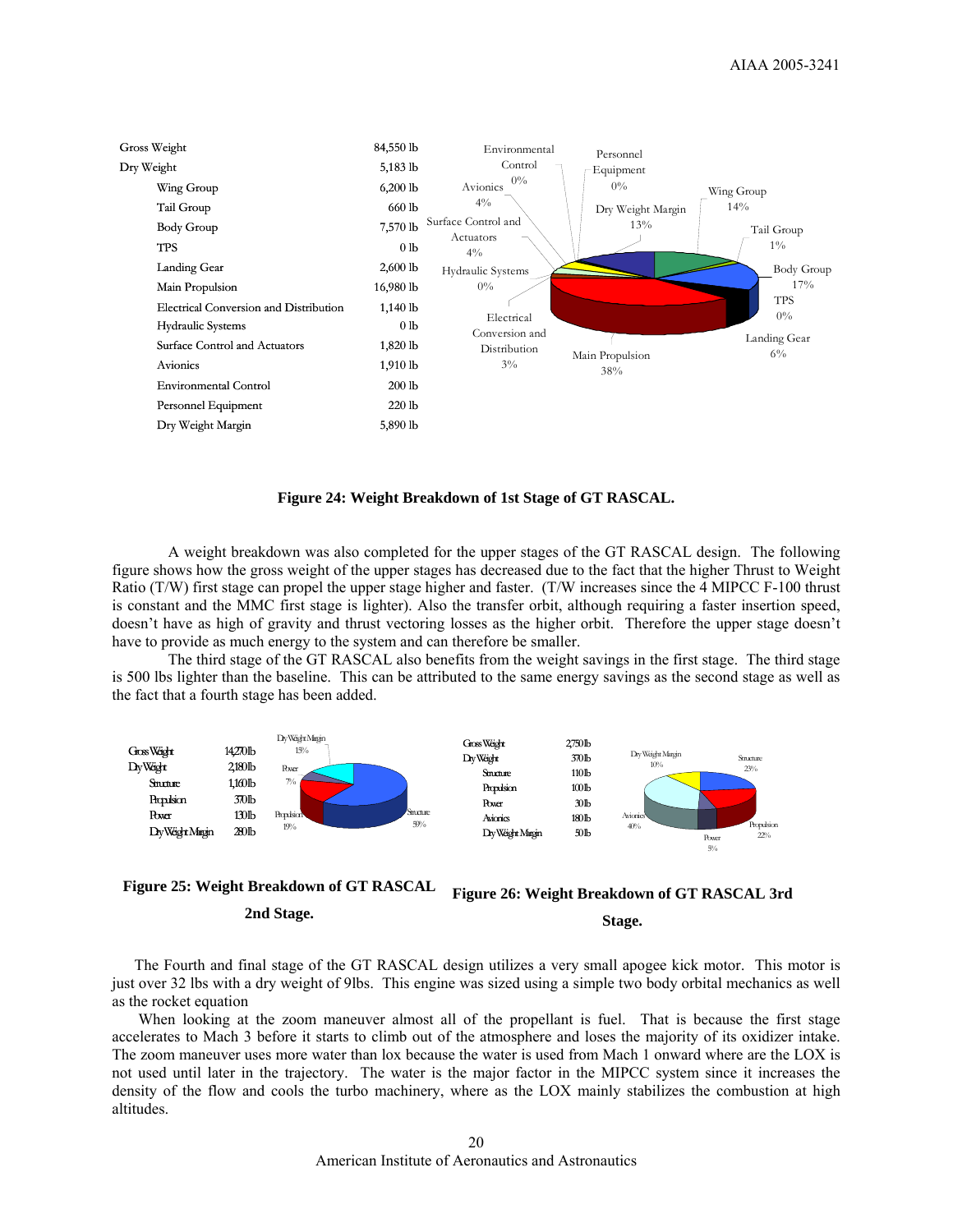A final mission profile for the GT RASCAL design is also included (Figure 27). As this figure shows the release of the second stage is at a higher altitude and a higher velocity than the baseline. This allows the upper stage rockets to be much smaller and in turn reduces the first stage weight further. This mission profile also shows that the GT RASCAL design releases the payload from the bottom of the first stage. This was decided since when the first stage drops the payload there is still over 1200 lbs of lift on the first stage. When they payload is released it will fall faster than the first stage and therefore will be farther away that the same payload dropped from the top of the first stage.



**Figure 27: GT RASCAL Mission Profile.** 

 When the final cost numbers of the GT RASCAL design were calculated, they were compared with the initial RASCAL goals. A summary of the number of flights necessary to obtain the two RASCAL cost goals follow as Table 11.

**Table 11: GT RASCAL Flights per Year to Attain \$5,000 per Pound of Payload.** 

| Case 1: Purchase Only Expendables     | 91 flights per year  |
|---------------------------------------|----------------------|
| Case 2: Purchase Only Flight Vehicles | 125 flights per year |
| Case 3: Purchase Vehicles and DDT&E   | 363 flights per year |

As Table 11 shows, the GT RASCAL design can meet the case 1 economic scenario with only 91 flights and two first stage aircraft, while the case 2 economic scenario can be meet with just 125 flight and three first stage aircraft. The third case, as previously noted, if very tough with even the GT RASCAL design. For this case the vehicle must fly about once a day with eight first stage vehicles. The alternative four design actually falls slightly below this number at 361 flights per year. The second cost goal of \$750,000 dollars per flight is slightly harder to obtain. For case 1 it takes 176 flights per year with four first stage aircraft. Case 2 requires 350 flights with seven first stage aircraft, while Case 3 requires 742 flights per year with a fleet of 15 first stage aircraft.

# **VII. Conclusions:**

For this project both the baseline vehicle and five alternative vehicles were examined. When the baseline vehicle was evaluated it was found to fall short of the performance as well as the cost goals set by DARPA for the RASCAL program. The baseline vehicle was found to only carry 52 lbs to the 270 nmi sun synchronous orbit. When the baseline vehicle was costed it was found to meet the first cost goal of \$750,000 per flight in just 155 flights per year for economic Case 1, 366 flights per year for Case 2, and 660 flights per year for Case 3. Unfortunately the \$5,000 dollar per pound goal was hindered by the smaller than expected payload capacity and the number of flights per year was greater than 500 for all cases.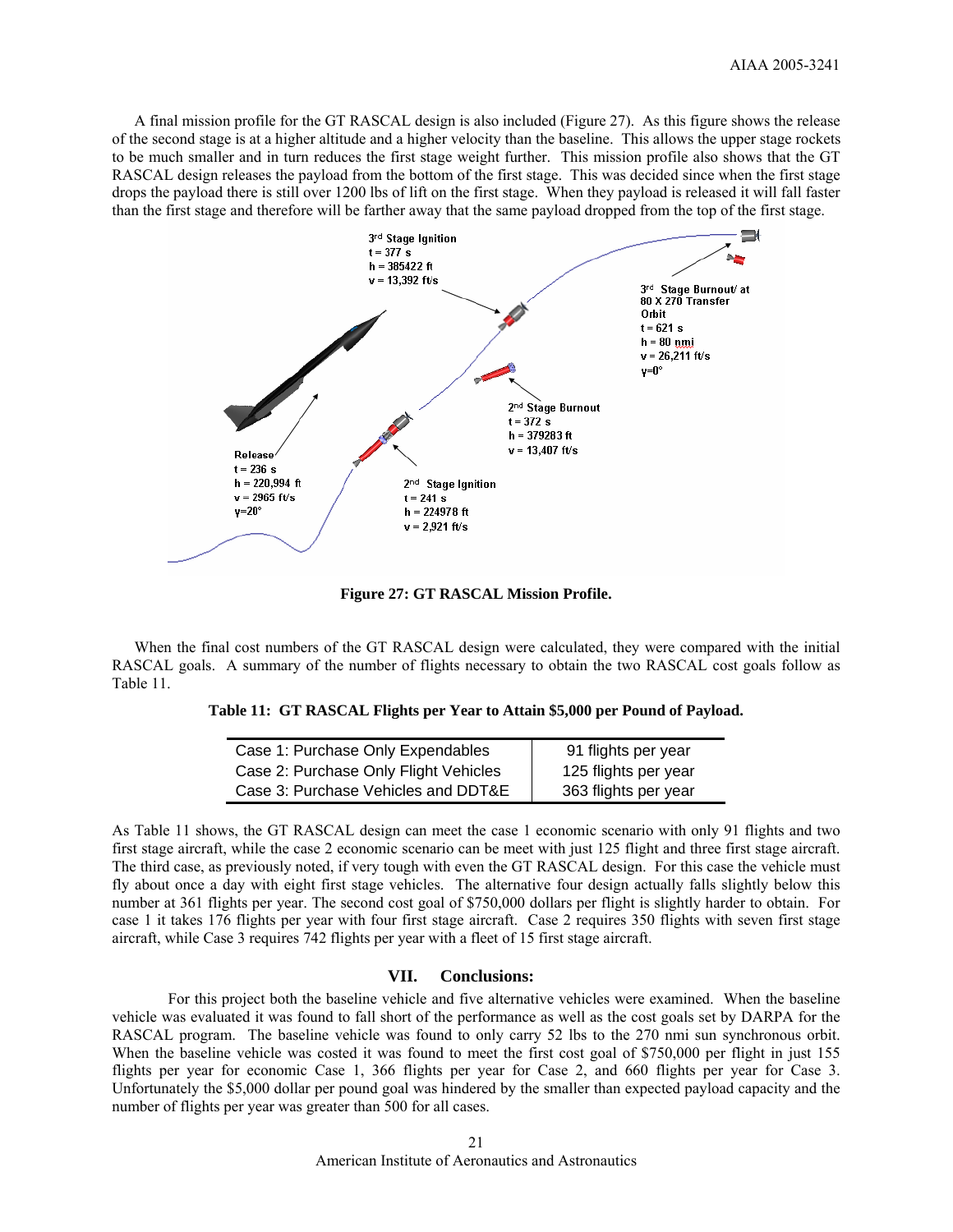Several alternatives of the baseline design were analyzed to try to produce a feasible and viable design. From this alternative analysis two were continued through the entire design process. These optimized alternatives were both able to reach the performance goals set out by DARPA as well as being very similar in the number of flights necessary to meet the cost goals. The alternative 5 design was chosen as the GT RASCAL design because of the lower number of flights necessary to meet both cost goals of \$750,000 per flight and \$5,000 per pound for two of the three economic cases. The GT RASCAL only cost slightly more than alternative 4 in the Case 3 economic scenario. This was the most unlikely scenario since it required an enormous amount of flights to meet the RASCAL cost goals.

The GT RASCAL design can meet DARPA's performance goals and reach the cost goals of \$5,000 per pound of payload with eight first stage vehicles flying 46 times per year for a total of 369 flights per year. Different economic cases were also evaluated to try and meet the cost goals in a less ambitious number of flights per year. It was found that if the DDT&E was paid for by another party (NASA, DOD, etc.) the cost goals can be met with just three vehicles flying 42 times per year for a total of 125 flights per year.

### **Acknowledgments**

The author would like to thank the members of the Space Systems Design Lab at the Georgia Institute of Technology.

## **References**

- 1 . Space Space Launch Corporation, URL: http://www.spacelaunch.com/RASCAL.asp, Last visited 5/2/04.<br>2. Alford William "NASA Assessment of United States Naw E 14. A
- . Alford, William, "NASA Assessment of United States Navy F-14 Airplane Designs," Langley Working Paper LWP-794, Hampton Virginia, 1969.<br><sup>3</sup>. Pratt and Whitney Products: F-100. I
- . Pratt and Whitney Products: F-100, URL: http://www.pratt-whitney.com/prod\_mil\_f100.asp, Last visited
- 5/2/04. 4 . Bechtel, Ryan, "Turbine Based Engine Analysis Tool". URL: http://www.ssdl.gatech.edu/~ssdl/T-BEAT/T-BEAT.html, Last visited 4/15/04.<br>
S Carter Preston "Mass Injection and Precompressor Cooling Engines Analyses"
- . Carter, Preston, "Mass Injection and Precompressor Cooling Engines Analyses," AIAA-2002-4127, 38th AIAA Joint Propulsion Conference and Exhibit, Indianapolis, Indiana, July 7-10
- 2002.<br>
<sup>6</sup>. Humble, Ronald, Larson, Wiley, and Wertz, James, Space Mission Analysis and Design, 3rd Ed. Microcosm, New York: 1999.
- . Roskam, Jan, Airplane Design Part I: Preliminary Sizing of Airplanes, DAR Corporation, Lawrence, Kansas: 1997.
- 8 . Powell, R.W., et. Al., "Program to Optimize Simulated Trajectories (POST) Utilization Manual, Volume II, Version 5.2," NASA Langley Research Center, Hampton, VA; Martin Marietta Corporation, Denver, CO., October 1997.<br>Bohrschneider, R. "Development of a Mass Estimating"
- . Rohrschneider, R., "Development of a Mass Estimating Relationship Database for Launch Vehicle Conceptual Design," AE8900 Special Project, Georgia Institute of Technology, April 26,
- 2002.<br><sup>10</sup>. Lockheed Martin Space Systems Company: Thermal Protection, URL: http://www.lockheedmartin.com/michoud/products/tpp/tpp\_ma25.htm, Last visited 5/2/04.<br><sup>11</sup>. Morris, W. Douglas, "X-15/HL-20 Operations Support Comparison," NASA
- Technical Memorandum 4453, June 1993.
- <sup>12</sup>. Koelle, Dietrich, "Handbook of Cost Engineering for Space Transportation
- Systems with Transcost ," TransCostSystems, Liebigweg, Germany, 2000.<br><sup>13</sup>. Crippen, Dan L, "The Effects of Aging on the Costs of Operating and Maintaining Military Equipment," Congressional Budget Office, August 2001.
- http://www.cbo.gov/showdoc.cfm?index=2982&sequence=0, Last visited 5/2/04.<br><sup>14</sup>. Rodrigues, Louis J. "Progress in Meeting F-22 Cost and Schedule Goals,"